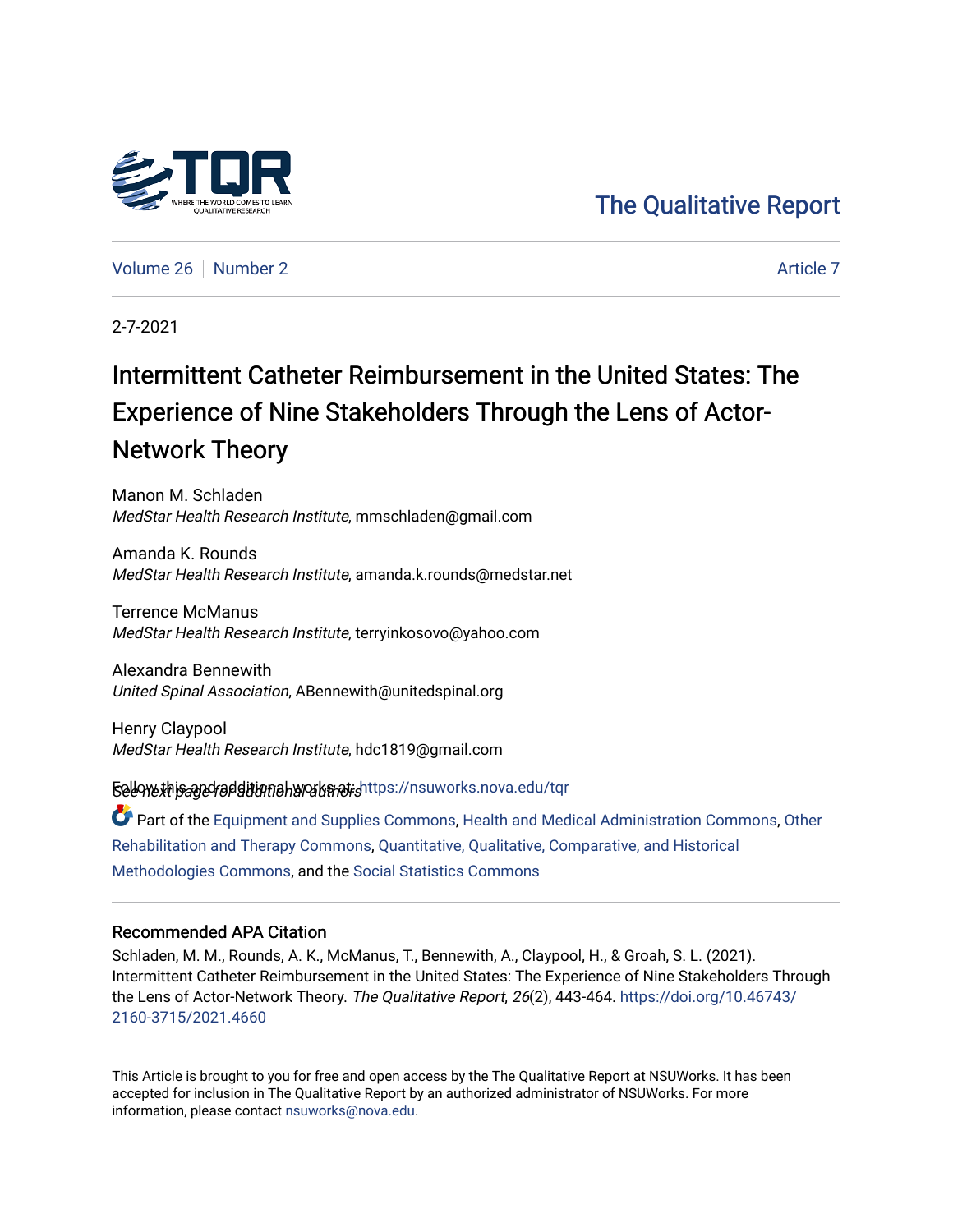# **Qualitative Research Graduate Certificate** Indulge in Culture Exclusively Online . 18 Credits



**LEARN MORE** 

# Intermittent Catheter Reimbursement in the United States: The Experience of Nine Stakeholders Through the Lens of Actor-Network Theory

# Abstract

A narrow interpretation of "medical necessity" can result in poorer health as well as a more restricted life for people with disabilities. We examined the impact of US policy on reimbursement of intermittent catheters (ICs) on the lives of people with neurogenic bladder (NB) who require catheters to urinate. We conducted in-depth, longitudinal interviews with nine stakeholders. Actor-Network Theory was used to describe interactions among human agents, IC products, and policies in the reimbursement arena. Restrictions on the type and quantities of ICs reimbursed emerged as the most potent inhibitor to health and wellbeing among consumers with NB. IC suppliers, due to the large number of other stakeholders with whom they interact in the reimbursement process, emerged as strong enablers of preferred IC use among people with NB. Lack of an impartial central clearinghouse on IC products and coverage impeded consumers' ability to make informed decisions.

## Keywords

actor-network theory, interpretative phenomenological analysis, disability-competent care, intermittent urinary catheter, neurogenic bladder, reimbursement, spina bifida, spinal cord injury

# Creative Commons License



This work is licensed under a [Creative Commons Attribution-Noncommercial-Share Alike 4.0 License](https://creativecommons.org/licenses/by-nc-sa/4.0/).

## Acknowledgements

Authors express their appreciation to Elizabeth F. Davis, consumer expert (spinal bifida) at MedStar Health Research Institute, for her help in the design of the interview guide, conduct of semi-structured interviews, open coding, and editing of the manuscript.

# Authors

Manon M. Schladen, Amanda K. Rounds, Terrence McManus, Alexandra Bennewith, Henry Claypool, and Suzanne L. Groah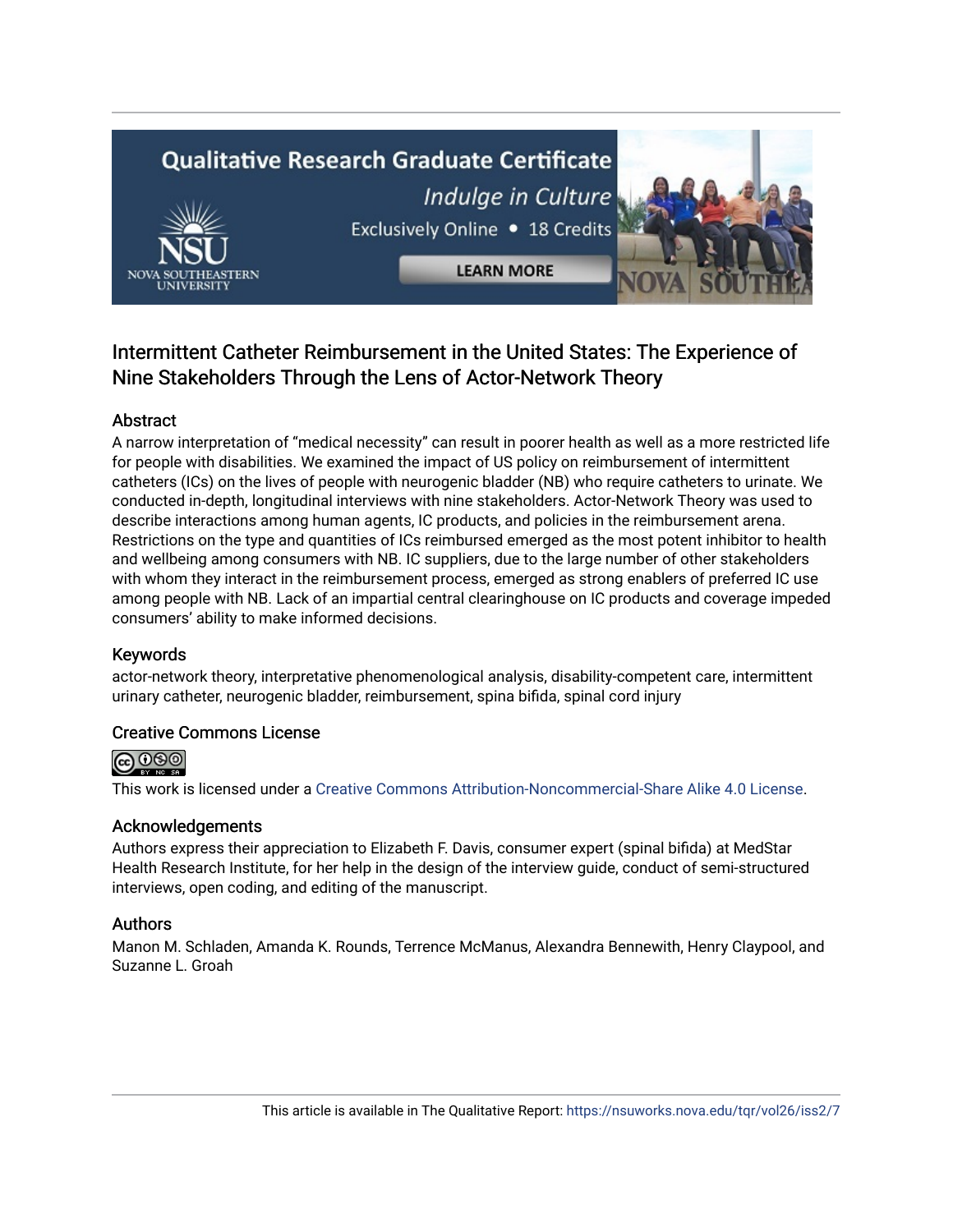

# **Intermittent Catheter Reimbursement in the United States: The Experience of Nine Stakeholders Through the Lens of Actor-Network Theory**

Manon M. Schladen, Amanda K. Rounds, and Terrence McManus MedStar Health Research Institute, Hyattsville, Maryland, USA

> Alexandra Bennewith United Spinal Association, New York, New York, USA

Henry Claypool MedStar Health Research Institute, Hyattsville, Maryland, USA

Suzanne L. Groah MedStar National Rehabilitation Hospital, Washington, DC, USA

A narrow interpretation of "medical necessity" can result in poorer health as well as a more restricted life for people with disabilities. We examined the impact of US policy on reimbursement of intermittent catheters (ICs) on the lives of people with neurogenic bladder (NB) who require catheters to urinate. We conducted in-depth, longitudinal interviews with nine stakeholders. Actor-Network Theory was used to describe interactions among human agents, IC products, and policies in the reimbursement arena. Restrictions on the type and quantities of ICs reimbursed emerged as the most potent inhibitor to health and wellbeing among consumers with NB. IC suppliers, due to the large number of other stakeholders with whom they interact in the reimbursement process, emerged as strong enablers of preferred IC use among people with NB. Lack of an impartial central clearinghouse on IC products and coverage impeded consumers' ability to make informed decisions.

*Keywords:* actor-network theory, interpretative phenomenological analysis, disability-competent care, intermittent urinary catheter, neurogenic bladder, reimbursement, spina bifida, spinal cord injury

#### **Introduction**

The individual (sometimes termed, "medical") model of disability construes disability as lying within the individual and reflecting the consequence of physiological limitation whereas the social model of disability frames the locus of disability in the failure of society to provide appropriate services and assure that the needs of people with disabilities are taken into account in its institutions (Oliver, 1990). In US health reimbursement, the concept of *medical necessity* drives which products and services will be reimbursed (Palsbo & Kailes, 2006) but is not grounded in criteria endorsed at the broad societal (national) level (Bergthold, 1995). Reimbursement policies that interpret medical necessity inhibit the societal participation of people with disabilities and decrease well-being (Palsbo & Kailes, 2006). The purpose of this study is to explore how the process of reimbursing urological supplies in the US, specifically,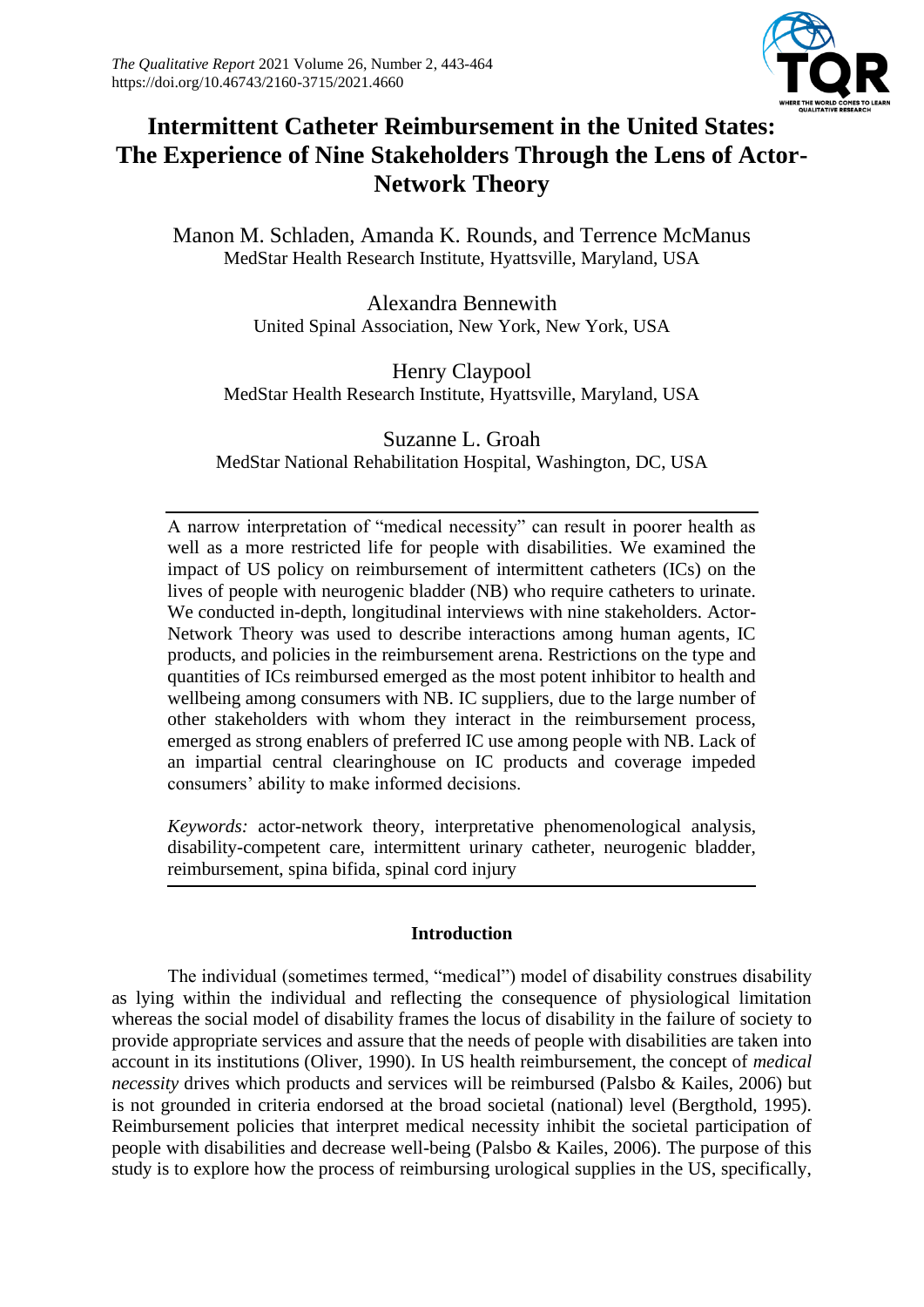urinary catheters, shapes the urinary self-management of people with neurogenic bladder (NB) and influences their health and life choices.

NB occurs when neurological damage or disease disrupts the normal urination process. People with NB urinate using urinary catheters, hollow, tubular devices inserted into the bladder through the urethra or a surgically-created stoma. Even when medical management is optimal, people with NB are at increased risk of life-threatening urinary tract infections (UTI) and renal complications (Dorsher & McIntosh, 2012; Manack et al., 2011). Up until the last quarter of the 20th century, renal failure and sepsis, consequences of impaired bladder emptying, were among the most common causes of morbidity and mortality in people with NB (Ginsberg, 2013). At least some degree of NB is common (over 80% prevalence) among people with spinal injury or disease (SCI/D; Taweel & Seyam, 2015). NB and related voiding pathology also occurs in virtually all individuals with spina bifida (SB; De Jong, Chrzan, Klijn, & Dik, 2008).

In the 1960's, a study involving newly injured persons with SCI showed that the technique of intermittent catheterization, inserting a catheter several times a day to remove urine, was associated with a lower rate of UTI than using an indwelling, continuously draining catheter (Guttmann & Frankel, 1966). Later, in the 1970's, the use of clean, intermittent selfcatheterization (CIC) in those with SB (Lapides, Diokno, Silber, & Lowe, 2002) had a similar effect on UTI. In the almost 50 years since Lapides first introduced CIC, it remains the bladderemptying method of choice for people with NB (Lucas, 2019). Catheter technology has evolved however, and along with it the need for prescribers and payers to decide which features are medically necessary for which individuals (Lamin & Newman, 2016), effectively shaping the options of people with NB relative to bladder management and how they structure their lives around it.

In an earlier study, we identified the range of urinary symptoms experienced by people with SCI and SB who use ICs (Tractenberg, Garver, Ljungberg, Schladen, & Groah, 2017). We observed that individuals manage urinary symptoms, in keeping with clinical consensus (Lukacz et al., 2011), by increasing fluid intake, leading to increased catheterizations and, as a consequence start to deplete their catheter supply. In the US, ICs are a specific class of urological product, provided monthly, in capped quantities, through public and private health insurance programs. Since emptying one's bladder is not optional, fear of running out of ICs led to behavior that put individuals at risk for redoubled infection -- reuse of inadequately disinfected ICs (Avery et al., 2018) -- or decreased social participation, particularly among women who have run out of ICs suitable for use in public toileting facilities.

The picture of the IC that emerges from the literature is one of a technology that has evolved to address the health of people with NB holistically, supporting both physiological and psychosocial wellbeing. However, the contemporary US health care system, through its reimbursement policies, conceives the fit of an individual IC product to the person who relies on it more narrowly, typically (though not always) endorsing the minimally appropriate system that safely supports the strictly physiological function of urination. There is no central information clearinghouse that individuals with NB can consult to understand which insurers offer which IC options, under what circumstances and at what cost. This lack of clarity makes it extremely difficult for people to take charge of their bladder health and navigate their way to an IC solution that is optimizes their personal needs.

Our interest in conducting this study was to better understand the patterns of resourcing that people with NB use to get their ICs and the barriers and facilitators they encounter. We wanted to get high-level insight into how resourcing took place, who was involved, and how strategies modulated in response to changing circumstances. A focus of our group's research over the past six years (see Support) has been to identity the priorities of people with NB with respect to urinary outcomes, criteria they identify as important to their quality of life in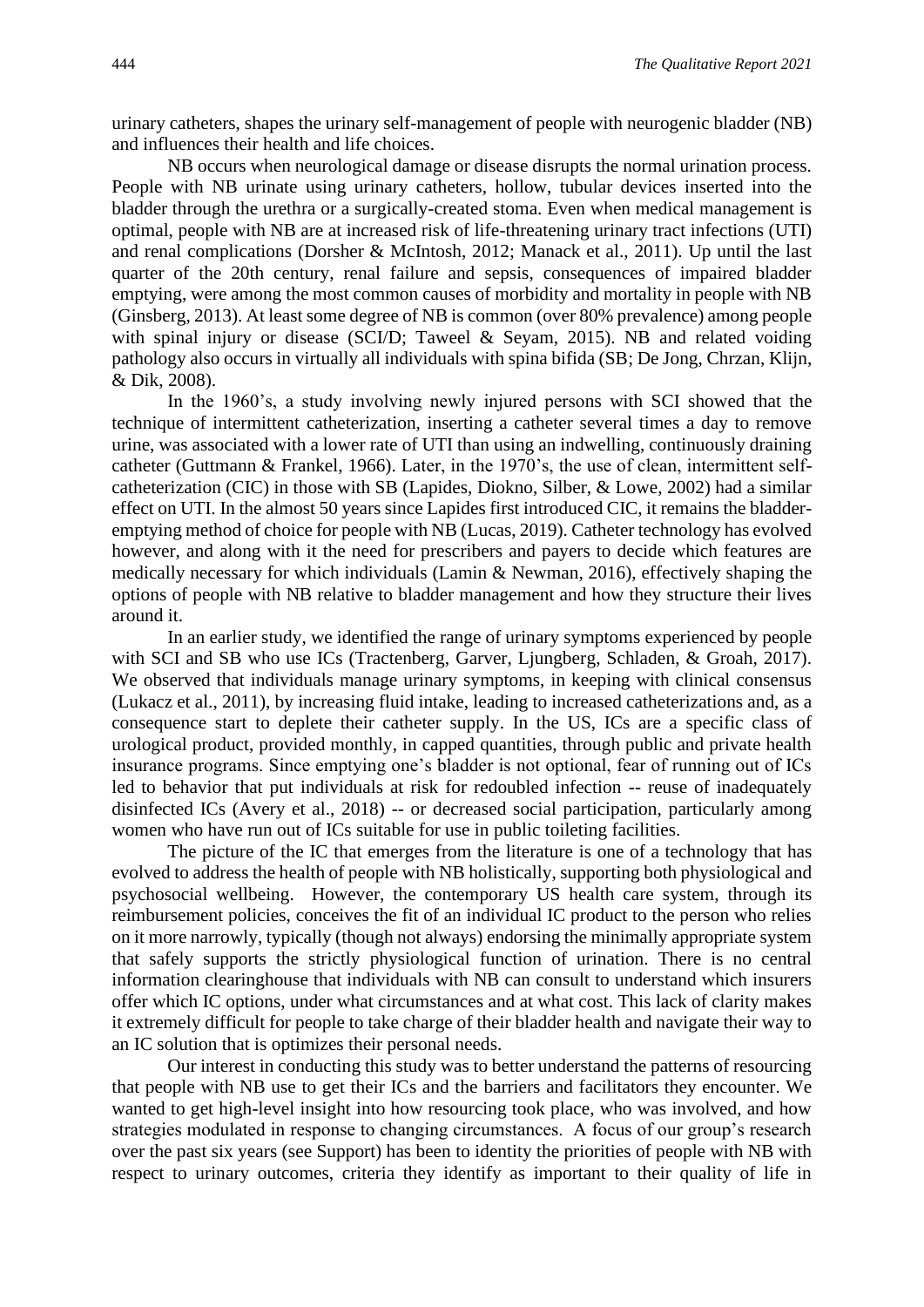managing urinary function versus the strictly medical priorities that may be reflected by the health care system. We have personally observed how health care policy, which IC technologies are paid for and by whom, influences individuals' decision making around how they manage their bladders which, in turn, is reflected in their decision making relative to life goals and how they will participate in society.

The interests of authors on this manuscript vary, but coalesce in our deep concern for optimizing the wellbeing of and opportunities available to people with NB. MMS, is a technology researcher with a specific interest in how people use technology to enhance their function, particularly in the context of disability. She has functioned as the qualitative methods lead for our group. AKR is a rehabilitation researcher who has been extensively involved in field research related to bladder management among people with NB who experience a wide variety of levels of voiding impairment. TMcM is an individual with SCI well-versed in the science of neurological impairment. He has worked with us extensively since 2014 in conducting and analyzing interviews and focus groups involving people with NB. AB and HC are disability policy experts who have, likewise, been members of our patient-centered outcomes research team since its inception. HC, additionally, is an individual who himself has an SCI. SLG is a physician SCI researcher who served as the director of the grant (see Support) under the auspices of which this study took place.

#### **Methods**

#### *Overall Approach: Use of an Actor-Network Theory Framework*

We used an Actor-Network Theory (ANT) conceptual framework (Latour, 2005) to explore the interplay of persons, organizations, policies, and technologies that make up the IC reimbursement ecosystem in the US. ANT is distinguished by its treatment of human and nonhuman actors - people, things, and abstractions - as all exerting influence, creating push and pull, in the networks in which they act. We adapted the phases of ANT analysis described by Carroll and colleagues (Carroll, Richardson, & Whelan, 2012) to the specific, healthcare reimbursement context of our study. See Table 1.

#### **Table 1**

*Actor-Network Theory (ANT) Phases*

| <b>ANT Phase</b>                       | <b>Description</b>                                                                                                                                                                             |
|----------------------------------------|------------------------------------------------------------------------------------------------------------------------------------------------------------------------------------------------|
| I. Identify the stakeholders           | Identify the human (people, capable of volitional acts) and non-human<br>(ex. rules, technologies, money) actants who influence or are influenced<br>by one another in catheter reimbursement. |
| II. Investigate the stakeholders       | Examine the experiences and perspectives of human stakeholders through<br>interviews and review of the documents they provide.                                                                 |
| III. Identify stakeholder interactions | Trace interactions among stakeholders to explore how they influence one<br>another.                                                                                                            |
| IV. Construct an actor-network model   | Visualize such aspects of the network as convergence and distribution.                                                                                                                         |
| V. Identify inhibitors and enablers    | Determine who/what enables and inhibits actions in the network.                                                                                                                                |
| VI. Examine irreversibility            | Determine to what degree it would be difficult to make a change.                                                                                                                               |

Adapted from the analytic paradigm (McBride, 2000) as summarized by Carroll, 2012, p. 60.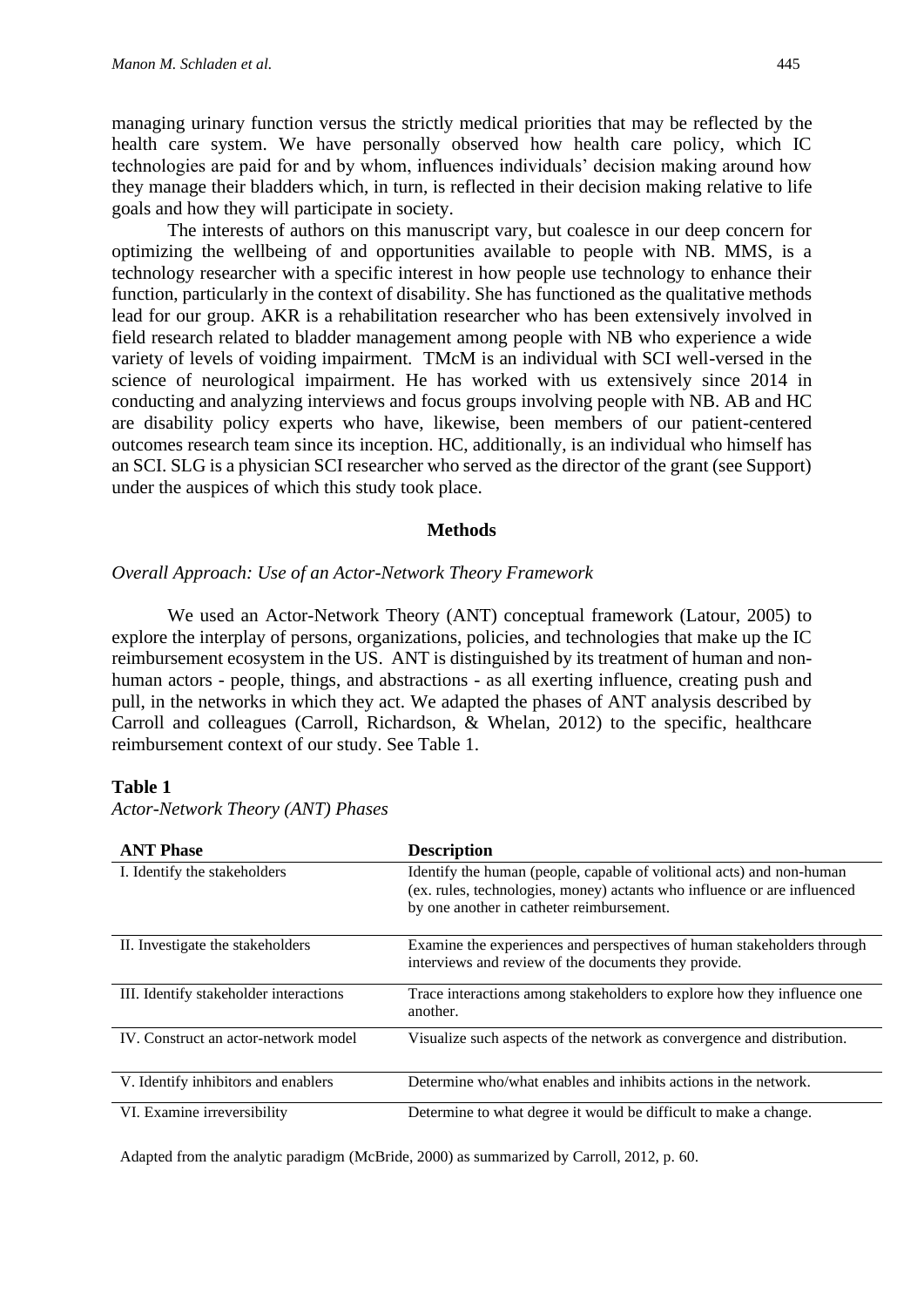#### **Research Questions**

Aligned with the ANT perspective, the following research questions guided our inquiry:

- 1. What does the US intermittent catheter (IC) reimbursement network look like?
- 2. What are the inhibitors and enablers in the network ecosystem that impact bladder management practices, health, and quality of life among people with neurogenic bladder (NB)?

#### *ANT Phase I: Identify the Stakeholders*

#### *Recruitment and Participants*

We purposively recruited consumers<sup>1</sup> with NB and varying types of health insurance plans, public and private, to explore their experience of IC reimbursement. We conducted indepth, semi-structured interviews using a guide (available at https://1drv.ms/b/s!AnAG82yv9Ycphc8A-32B8S4fF5zTxg?e=wZCy1L) adapted from an instrument previously developed by our research group for use in focus groups involving people with NB who used ICs for bladder management (Tractenberg et al., 2017). We chose the semi-structured interview format to make sure we asked all of our pre-determined questions while at the same time keeping the process sufficiently open-ended to capture the breadth of people's IC reimbursement experience we had glimpsed in our prior work with people with NB.

Our initial consumer participants identified other stakeholders in the reimbursement process whose interactions strongly impacted their access to catheters. We subsequently recruited a physician, a representative of a catheter supplier/distributor, a catheter manufacturer representative and a disability advocate, to triangulate information and sharpen the picture of catheter reimbursement. A total of nine individuals participated in interviews<sup>2</sup> (see Table 2). Six were consumers: four with NB and SCI and two caregivers (parents) of minors with NB and SB. Two participants brought a dual perspective to their interviews. One individual with SCI and NB worked as a nurse practitioner with patients with NB. The catheter supplier product and service specialist was, in addition, the mother of a child SB and NB. See Table 2.

### **Table 2**

| ID              |     | $\text{Role}(s)$          | <b>Catheter Use Profile</b> |                  | <b>Catheter Coverage</b>    |                    |
|-----------------|-----|---------------------------|-----------------------------|------------------|-----------------------------|--------------------|
|                 | Sex |                           | <b>Type</b>                 | <b>Rx Amount</b> | <b>Primary</b>              | <b>Secondary</b>   |
| Amy             | F   | Consumer, SCI             | Closed                      | $6$ /day         | Private Commercial          | None               |
| <b>Beatrice</b> | F   | Consumer, SCI             | Straight                    | $90/$ month      | Medicare (Public,           | Private            |
|                 |     |                           | (M & F)                     |                  | federally administered)     | Commercial         |
| Chuck           | М   | Consumer, SCI;            | Straight                    | $4$ /day         | <b>VHA</b> (Veterans Health | <b>TRICARE (US</b> |
|                 |     | <b>Nurse Practitioner</b> |                             |                  | Administration              | Military Health    |
|                 |     |                           |                             |                  |                             | System)            |
| Don             | М   | Consumer, SCI             | Hydrophilic                 | $8$ /day         | VHA                         | None               |
|                 |     |                           |                             |                  |                             |                    |

*Stakeholder Profiles (Pseudonyms)*

<sup>&</sup>lt;sup>1</sup> We believe the term "consumer" is a better fit than "patient" in describing our participants with NB/caregivers as the focus is on reimbursement of a commodity that is consumed and replenished, the IC.

<sup>&</sup>lt;sup>2</sup> The study was approved and supervised by the MedStar Health Institutional Review Board, Washington, DC USA.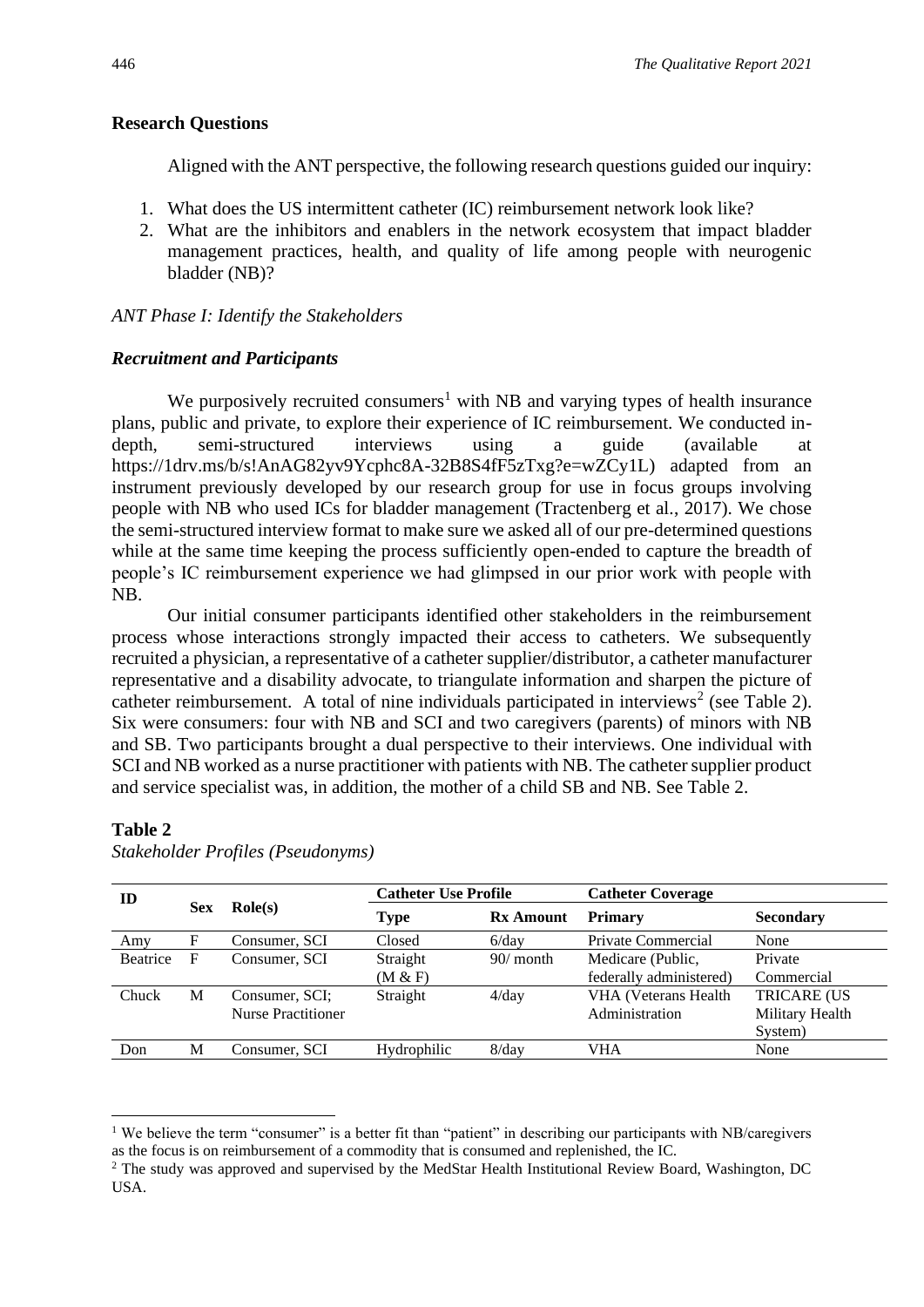| ID      |            |                                          | <b>Catheter Use Profile</b>       |                  | <b>Catheter Coverage</b> |                                                            |
|---------|------------|------------------------------------------|-----------------------------------|------------------|--------------------------|------------------------------------------------------------|
|         | <b>Sex</b> | $\textbf{Role}(s)$                       | <b>Type</b>                       | <b>Rx Amount</b> | <b>Primary</b>           | <b>Secondary</b>                                           |
| Ellen   | F          | Mother of male<br>child with SB          | Hydrophilic $&$<br>Closed (50:50) | $6$ /day         | Private Commercial       | Medicaid (Public,<br>administered by<br>individual states) |
| Fran    | F          | Mother of male teen<br>with SB; Supplier | Hydrophilic                       | $5$ /day         | Private Commercial       | Medicaid                                                   |
| Gillian | F          | <b>SCI</b> Specialist<br>(Physician)     |                                   |                  |                          |                                                            |
| Hank    | М          | Manufacturer                             |                                   |                  |                          |                                                            |
| Iris    | F          | Disability Advocate                      |                                   |                  |                          |                                                            |

*ANT Phase II: Investigate Stakeholders and Identify Their Interactions*

#### *Data*

Given that our participants were geographically dispersed around the US, all interviews were conducted by phone. We used a professional service to record all calls; the same service also provided smooth verbatim transcripts of each interview. The person conducting an interview was also the individual who verified its transcript. Interview data were captured at two time points. The first round of semi-structured interviews, 19.0 to 66.8 minutes in length (mean = 43.6), were with all nine participants. After completing our preliminary analysis, we re-engaged seven of the nine participants in follow-up interviews. These follow-up interviews, 24.5 and 91.1 minutes (mean = 46.4) in length, took place from 9.4 to 13.8 months after initial interviews. The purpose of re-engaging participants was to share and verify (member-check) our initial understanding of IC reimbursement, and gage, longitudinally, how individuals' experiences or perspectives might have changed since our initial conversations. We followed up with the remaining two individuals whom we did not formally re-interview, via e-mail.

Transcripts were uploaded to a cloud-based qualitative data analysis application, Dedoose (SocioCultural Research Consultants, 2018), to facilitate collaborative analysis. Explanation of Benefits statements shared by consumers and catheter policy-focused documents provided by the disability advocate were also managed centrally using Dedoose. Our general impression was that all participants we spoke with were extremely forthcoming. The phone versus face-to-face communication medium for discussing a topic as personal as urinary catheterization may have enhanced candor.

#### **Analysis**

We followed an Interpretative Phenomenological Analytic (Smith, Flowers, & Larkin, 2009) approach in identifying themes in and across interviews. We chose to use an interpretative phenomenological analytic (IPA; Smith et al., 2009) approach to making sense of our data for two reasons. First, a network as conceived within ANT theory, is a phenomenon in continual flux that we set out to understand through our participants' interactions with it. Second, IPA provides a thorough, stepwise process for evaluating each case on its own merits before intermingling themes with those coming from a different case.

For each individual participant, we began by reading and rereading the transcripts (relistening to audio recordings for tone if there was a question of emotional charge or irony), creating initial memos and assigning open codes, to borrow terminology from grounded theory (Strauss & Corbin, 1998) to identify emerging themes. Disagreements about interpretation were resolved by discussion and consensus. We subsequently noted connections across themes within an individual interview and repeated the process for each successive interview.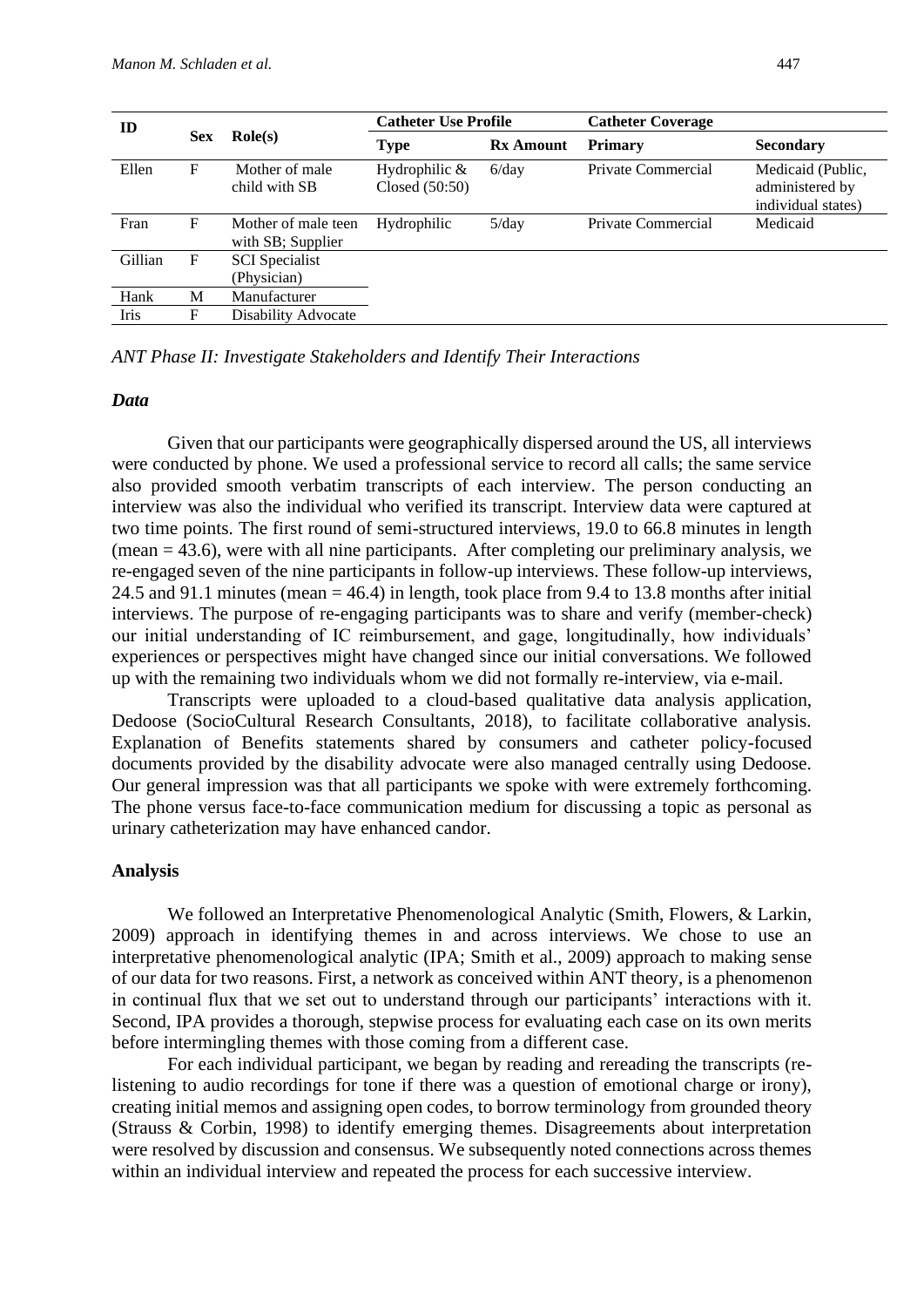We began to identify links across participants as soon as the initial analysis of the first two interviews was complete, exploring whether emerging phenomena inhibited or enabled the appropriate acquisition and use of ICs by people with NB. We iterated this process, expanding and refining our framing of cross-cutting themes until each interview was considered in light of the others. We sketched out a preliminary model of actor-network relationships and went back to our stakeholders for the second round of interviews to clarify and expand on questionable points and receive feedback on the model of IC reimbursement developed.

#### **Results**

#### *RQ1. What does the US intermittent catheter (IC) reimbursement network look like?*

#### *ANT Phase III: Construct an Actor-Network Model*

The actor-network model (Figure 1) provides a picture of the interrelationship of people and components in the overall process of catheter reimbursement via experiences of the stakeholders we interviewed. Labeled actor-nodes had an interaction count of five or greater with other actor-nodes. These interactions and more peripheral ones are described below. The supplier interacted with the largest number of other actors in network, followed by the consumer and the private insurer.

#### **Figure 1**

*US Intermittent Catheter Actor Network.* Connectivity Among Human and Non-Human Actors. Labeled nodes have a degree of 5 or greater (range, 2-14), showing suppliers, consumers, and private insurers as the most "connected." Constructed using Gephi v. 0.92 (Bastian, Heymann, & Jacomy, 2009).

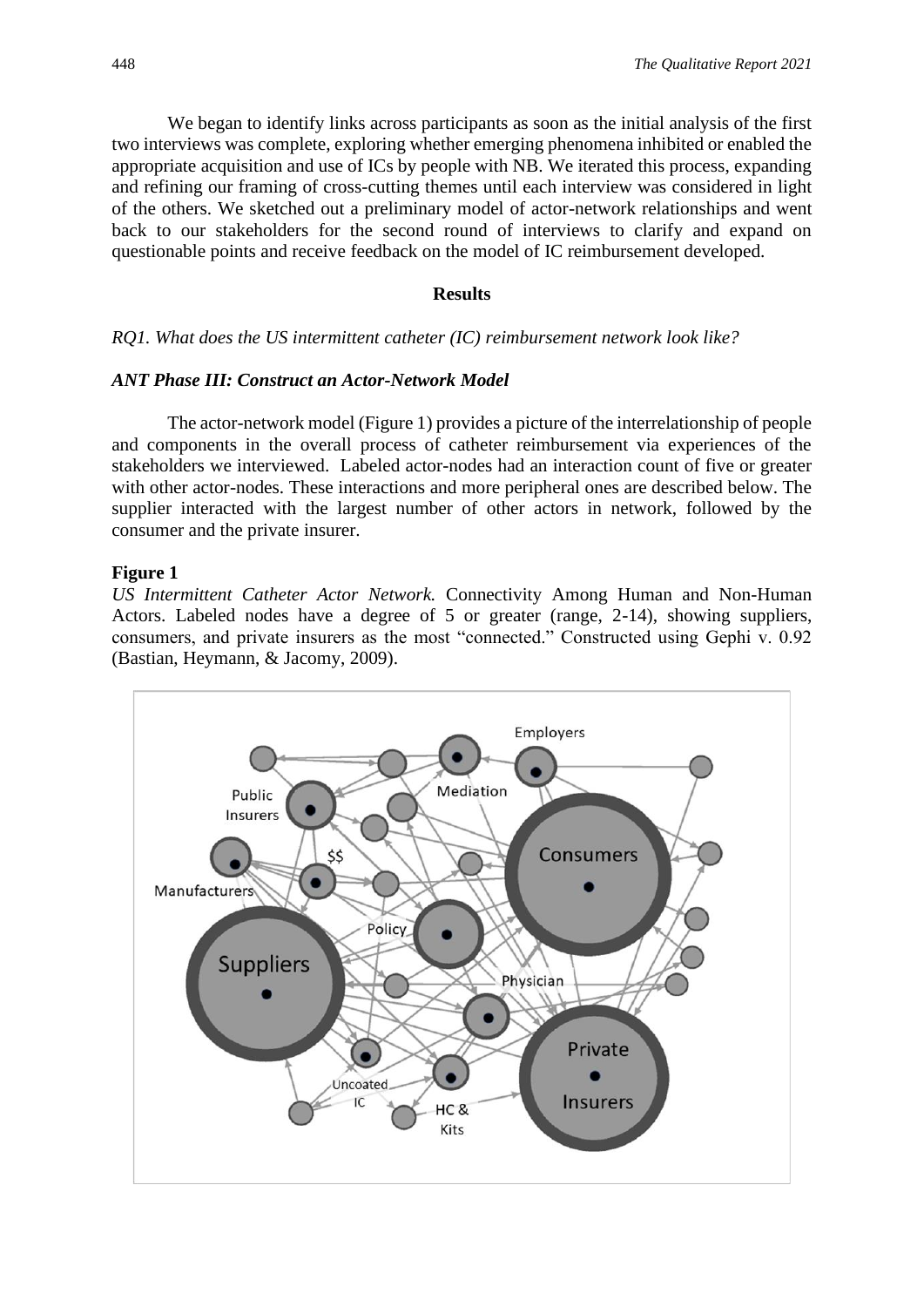*RQ2. What are the inhibitors and enablers in the network ecosystem that impact bladder management practices, health, and quality of life among people with neurogenic bladder (NB)?*

#### *ANT Phase IV: Source of Inhibitors and Enablers*

The catheter reimbursement network described by stakeholders contained both inhibitors and enablers of people's optimum acquisition of ICs. Perceived narrow reimbursement rules and procedural burden inhibited people with NB to get the ICs they felt most appropriate to their bodies and lifestyles. This burden interfered with their ability to receive sufficient quantities to assure their ability to empty their bladders, whatever contingency life might bring. The catheter supplier emerged as the reimbursement network enabler, the actor in the right position to get the consumer the most appropriate IC, in a timely fashion, at a satisfactory price.

#### *Few Reimbursement Codes, Many IC Varieties*

CMS sets the rules that drive catheter acquisition: which consumers (based on medical criteria) can receive reimbursement for type of catheters, what cost, and quantities. Three categories of intermittent catheters are recognized -- straight, coudé (curved), and sterile kit ("closed") -- and all products are required to meet the criteria of, one of these three types to be reimbursed (see Table 3).

| <b>CMS</b><br>Code | <b>Description</b>                                               | Usual<br><b>Maximum</b><br><b>Ouota</b> | <b>Notes</b>                                                                                                                                                                                                                                                                                                                                                           |
|--------------------|------------------------------------------------------------------|-----------------------------------------|------------------------------------------------------------------------------------------------------------------------------------------------------------------------------------------------------------------------------------------------------------------------------------------------------------------------------------------------------------------------|
| A4351              | <b>Straight Catheter</b>                                         | 200/month                               | Includes one individual packet of lubricant per catheter. Least<br>expensive IC                                                                                                                                                                                                                                                                                        |
| A4351              | Hydrophilic<br>(coated) Catheter                                 | 200/month                               | Pre-lubricated with touch-free, "gripper" insertion mechanism.<br>Reimbursed as a straight IC, but typically exceeds the<br>reimbursable amount. Some payers, such as VA, will cover if<br>medical necessity, such as recurrent UTI, documented by a<br>physician                                                                                                      |
| $A4352^3$          | Coudé (curved)<br>Catheter                                       | 200/month                               | Includes one individual packet of lubricant per catheter. A<br>more expensive IC, requires demonstration of medical<br>necessity.                                                                                                                                                                                                                                      |
| A4353              | Sterile<br>Intermittent<br>Catheter Kit (aka<br>Closed Catheter) | $200/m$ onth                            | Most expensive IC. Comes with gloves and other equipment to<br>perform sterile IC. Requires physician documentation of two<br>UTI within the past year meeting stringent quantitative<br>criteria. Exceptions include being a resident of a nursing<br>home, immunosuppressed, a pregnant woman with SCI, or<br>having radiologically verified vesico-ureteral reflux. |

#### **Table 3. Intermittent Catheter Codes, Descriptions and Reimbursement Limits**

Source: Noridian Health Care Solutions, LLC. Local Coverage Determination (LCD): Urological Supplies (L33803)

https://med.noridianmedicare.com/documents/2230703/7218263/Urological+Supplies+LCD/3aeb7caa-2773- 4c83-acdc-758d245fd643. Updated 10/9/2020, retrieved 10/23/2020.

<sup>&</sup>lt;sup>3</sup> None of our consumers had used coudé catheters, nor did they figure prominently in the experiences related by our catheter industry informants or disability advocate. They are listed here for completeness, but don't figure in the article itself, as a result.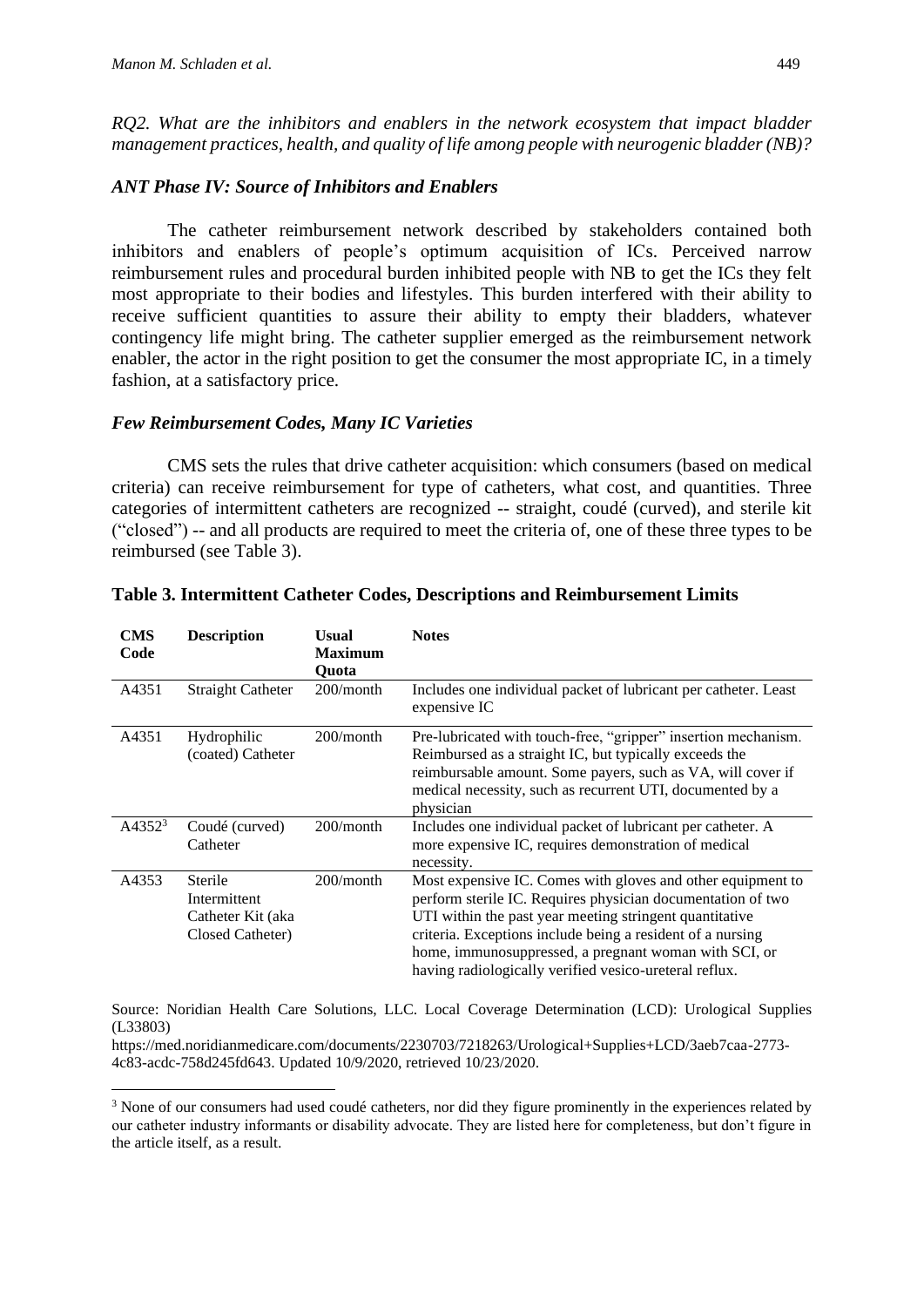CMS pays one price for any product within the specified code regardless of quality within product codes. Accordingly, consumers whose insurance, for instance, Medicare, only pays on the CMS fee schedule are constrained to pick a catheter at or under the CMS price point. Increasing consumer options was identified as a concern by Iris, the disability advocate: "Looking at the Medicare space as a whole, and looking at the health reform space as a whole, we are constantly pushing for variety of products in plans."

Contrary to the impression created by reimbursement codes, ICs are a technology under continual evolution, manufactured in a variety of materials, sizes, incorporating features to reduce risk of infection during cathing as well as to enhance user comfort, convenience, and the overall esthetics of catheters. Fran, the catheter supplier and mother of a teen with SB, described the surprised reaction she encounters at product expos. "When somebody comes to my table and they see that there are 30 different kinds of catheters, they're like, "I didn't even know there were all of those out there!"

Within each of the categories CMS uses for IC classification and reimbursement (see Table 3), manufacturers work to attract consumers to their products by focusing on the subjective experience of cathing people with NB encounter in everyday life, as Fran's description of her typical interaction with potential clients at product expos suggests. Manufacturers compete to differentiate their IC products by offering a wide range of designs and price points. Areas of focus include enhancing the individual's personal and social comfort with the IC through discrete and attractive packaging, promoting convenience in preparing the IC for insertion, and addressing the comfort and efficiency of cathing by taking into account such individual differences as limited hand function, body mass, and agility. Disposability, both immediately after use or at a later time as may be more appropriate in certain context such as visiting friends, is a further product differentiator focused on designs to augment the wellbeing of the whole person.

#### *Private Insurance and Coverage Uncertainty*

Private payers also use the three-tiered coding system established by CMS for the three categories of catheters. However, they retain autonomy to determine the terms of the coverage they offer, particularly in plans they negotiate with large employers who, in turn, offer these products as part of their employee benefits package. The business relationship established between the insurer and the employer around the contract is an enabling condition. The creates an opportunity for discretionary action if the employer chooses to intervene on the employee's behalf with the private insurer. Ellen related how she enlisted her employer's greater leverage with the payer for her son with SB. "When we ran into issues getting coverage, I reached out to the head of Human Resources and had her call the insurance company, and got it straightened out."

Fran, the supplier, however, explained that she could never tell a client with private insurance what coverage was available for a given catheter product until her office "ran their insurance." Two consumers with the same private payer but different employers are likely to have different coverage under the different plans sold to their different employers. Amy, a woman with SCI, described her difficulty in calculating her actual out-of-pocket expense for catheters when she switched to a new, nominally less expensive plan offered by her company.

*My catheters were covered last year, but I changed to a different plan. It's a high deductible plan, cheaper each month, [but my catheters] are not covered. March was the first time that that claim [e.g., for catheters] was submitted under the new plan. So, on my Explanation of Benefits, where you see like a balance of \$2,000 for catheters, I have yet to receive anything [a bill] from*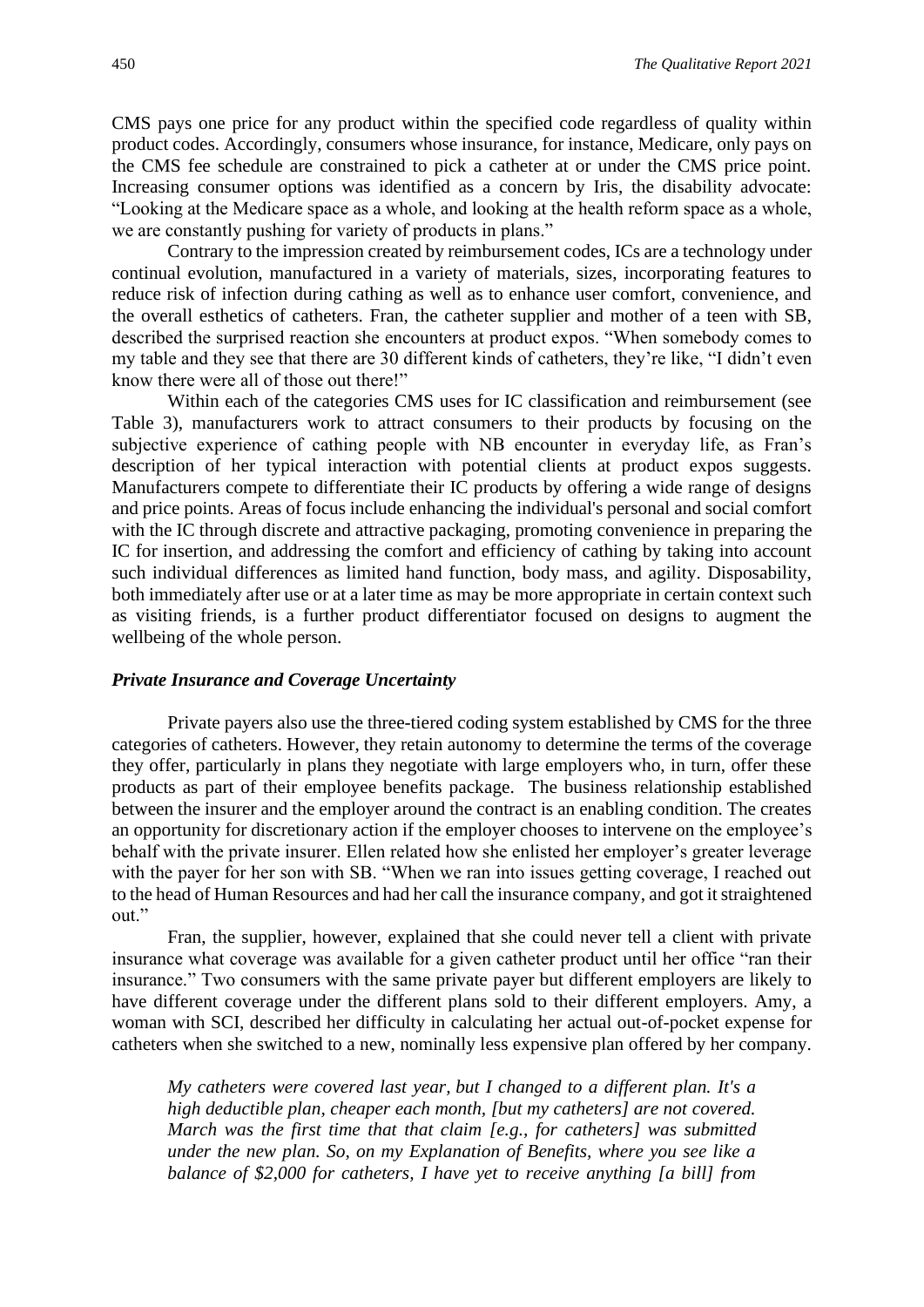*[supplier.] We'll see at the end of the year if it actually was cheaper, depending on out-of-pocket [expenses]. (Amy)*

The Explanation of Benefits (EOB) Amy references is the usual way US health insurers, both public and private, communicate to their policy holders about health products and services they have agreed or declined to reimburse. The EOB is retrospective; the service or product provider will typically submit a claim for reimbursement and the insurer will agree or decline to pay. If the insurer declines, the consumer is responsible for making the payment personally. The provider is expected to follow up with a bill to the consumer. What services and products consumers can expect to be covered by insurance and what their own out-of-pocket responsibility will be varies based on the terms of the specific plan elected. Individuals know broadly what their insurance will and will not pay for when they sign up for coverage. However, specific determinations are made when a claim is received. Appeal is possible and negative determinations can be reversed. The onus of appeal is on the consumer. Table 4 shows the components of a typical EOB provided to policy holders.

#### **Table 4**

| <b>Component</b>       | <b>Description</b>                                                        |
|------------------------|---------------------------------------------------------------------------|
| Patient details        | Identifies the beneficiary, the person who received (or was denied) the   |
|                        | insurance benefit                                                         |
| Medical services       | Services (and products) received by the beneficiary and from whom, that   |
|                        | is, services for which a claim was filed and processed                    |
| Amount billed          | Cost of the services for which a claim was file                           |
| <b>Discounts</b>       | Any money the beneficiary may have saved by accessing care or medical     |
|                        | products from within the individual plan's network of providers, that is, |
|                        | providers with whom the plan has a special contract                       |
| Amount paid            | The portion of the amount billed that the insurer paid                    |
| Amount not covered     | The portion of the amount billed that the insurer did not pay             |
| that<br>Other payments | Some expenses not covered by insurance may be reimbursed to individuals   |
| may have been made     | through special, tax-preferential accounts (Health Savings Accounts and   |
|                        | Other Tax-Favored Health Plans, 2020) they have established such as a     |
|                        | health reimbursement account (HRA) or flexible spending account (FSA).    |
| Amount outstanding     | Any outstanding amount the beneficiary is responsible for paying          |
| Terms and definitions  | A glossary of the terms and definitions included in the EOB, as well as   |
|                        | instructions for how beneficiaries can appeal a claim, if necessary       |
| Specific details       | More specific details about the cost of the services/products that the    |
|                        | beneficiary received                                                      |

#### *Typical Explanation of Benefits Components*

#### *Catheters Over-the-Counter*

Coverage uncertainty impeded one's ability to plan but being able to purchase basic, uncoated, single-use, straight catheters over-the-counter (OTC) at certain retail outlets enabled consumers, at a minimum, to assure they always had a backup cathing plan. The question of which jurisdictions permitted sale of ICs without a prescription was equivocal. Consumers with SCI (adults) uniformly reported on the widespread reliance and availability of uncoated basic ICs as proof against failing to receive their regular, payer-reimbursed supply, of whatever type. Amy described her successful and unsuccessful efforts to get a stop-gap supply of straight catheters when there was a delay in receiving the closed catheter systems she regularly used.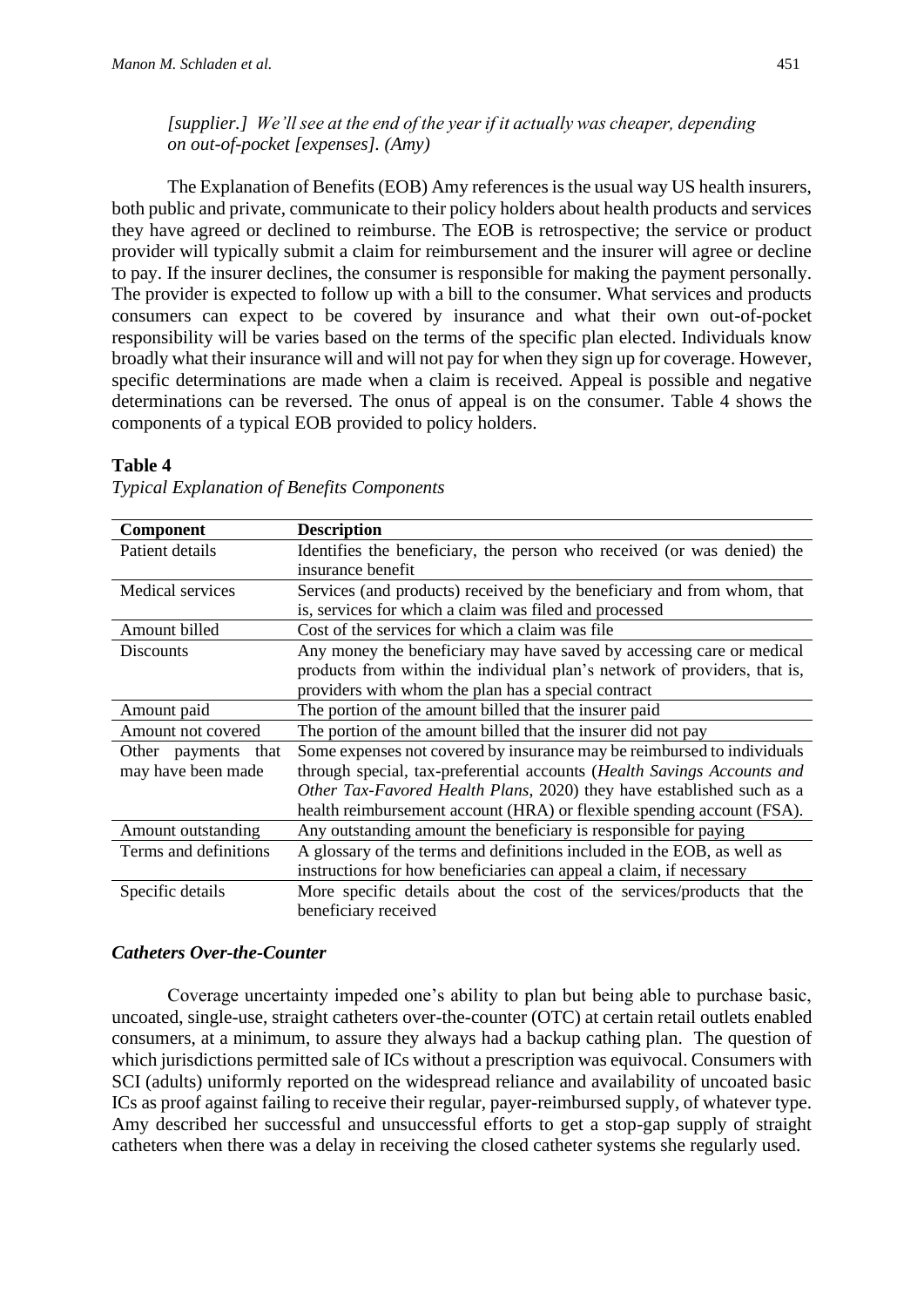*You have to cath! Right? I have gone to a local [well-known retail pharmacy] that has a pretty good medical supply, and they have had catheters behind the counter. And they told me, "No, you need a prescription for this." Then, I go to the regular medical supply store and they're like, "Oh, yeah. What size do you need? (Amy)*

"You have to cath" identifies the central problem created by ambiguous policy governing direct-to-consumer sale of minimal, basic ICs. Missing even a day of cathing is health threatening. Amy's resourcefulness got her what she needed, but at a high cost relative to life disruption. The medical supply store she refers to is 45 minutes to an hour from her home and open 9-5 in contrast to the extended hours her neighborhood retail pharmacy provides for shopper convenience. Amy had to take leave from work to get to the medical supply store during business hours. She also had to arrange special transportation. Like many people with SCI, Amy does not drive. These efforts were absolutely necessary, however, to make sure Amy had a supply of ICs to get her through until her regular shipment arrived.

#### *Hydrophilic Catheters*

Basic uncoated catheters, available OTC, do not meet the needs of all people with NB. *Hydrophilic* catheters (HCs) are a more recently developed (and typically more expensive) product that has a slick coating and inserts touch-free with a gripper. These characteristics may provide a sanitary advantage over uncoated catheters to which the consumer (optionally) applies a lubricant. An increasing number of studies report a lower incidence of UTI in people using hydrophilic versus uncoated catheters (Clark et al., 2016; Rognoni & Tarricone, 2017; Truzzi, Teich, & Pepe, 2018; Watanabe et al., 2017; Welk, Isaranuwatchai, Krassioukov, Husted Torp, & Elterman, 2018). The more expensive-to-produce HC is coded the same, and reimbursed the same, as the less expensive uncoated straight IC, resulting in an impediment to access (See Table 3). Payers, outside of Medicare, may optionally cover the higher cost of HCs. However, this demonstration of need is based not on preventing, but on addressing a problem of recurrent UTI. Don, a veteran with SCI who wanted to take advantage of the health benefits associated with HCs, described the difficulty he had in persuading the Veterans Health Administration (VHA – colloquially, simply VA) of the legitimacy of his goal.

*You keep trying to figure out what the statement is that they need to hear for you to get the type of prescription that you need. I'm telling the VA I want hydrophilic, and they're saying, "You don't." -- that saying you WANT something, isn't enough. You want something because of its benefit. So, for me to get the hydrophilic, because it wasn't a standard issue, I had to explain that I was getting bladder infections that were exacerbated, if that's the right word. [pause] Irritation from a non-hydrophilic catheter. (Don)*

VA is a national, self-insured health service provider and has a reputation for liberality in extending benefits to veterans. Don's experience demonstrates that despite its liberal stance, VA wanted to hear that the hydrophilic catheter was needed to remediate injury that purportedly caused UTI. That the literature suggests a preventive benefit was not deemed adequate reason for the prescription of an HC. Our disability advocate, Iris, expressed frustration over the lag in access to products this perspective creates in the US, that is not suffered by people with NB in other countries.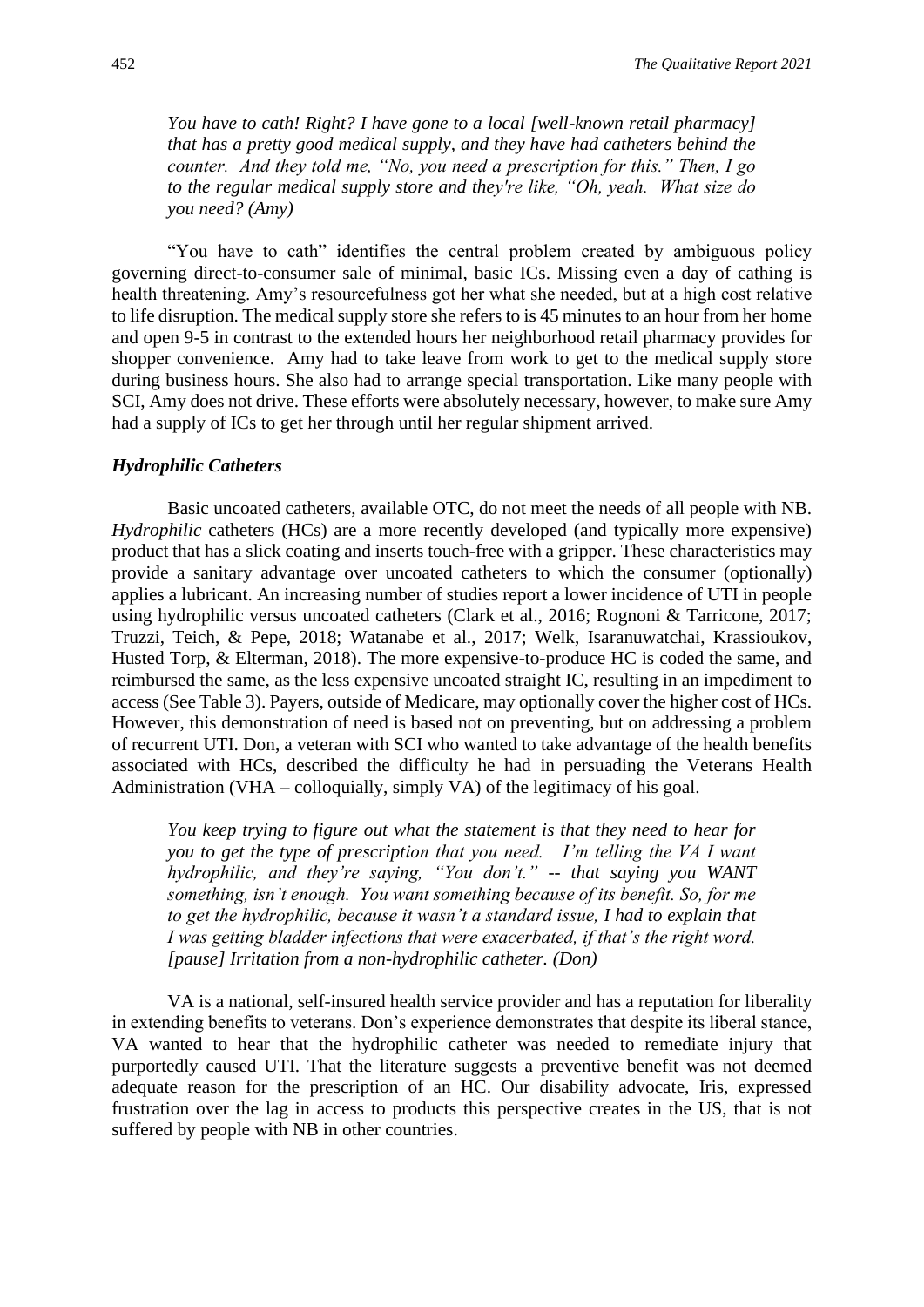*[Hydrophilic,] that's an ongoing issue, right? I mean, it's supposedly a new technology that's been around for what? 10 years at least! And these problems aren't the same in the European space, but in the US space, there have been various companies -- manufacturers that have requested an additional component for hydrophilic catheters. (Iris)*

Manufacturers argue that HCs are a class of products different from uncoated straight ICs (Centers for Medicare and Medicaid Services, 2014). However, CMS has not, as of this writing, recognized an essential difference between coated and uncoated products. As a result, the expense of a coated product is only supported when the more basic, uncoated product, results in demonstrable harm (UTI).

#### *"Closed," Sterile Catheter Kits*

CMS addresses the issue of UTI in its criteria for reimbursement of a sterile (commonly termed, "closed" or "all in one") catheter kit. The way the system is designed, the consumer or caregiver never touches the catheter during insertion and, after cathing, the entire unit – catheter, bag, insertion supplies and urine - can be discarded. Closed catheters are the most expensive type of IC. The bar is correspondingly high for closed catheter reimbursement requiring an individual to have two, physician-documented UTI, meeting highly specific, defining criteria (see Table 3), within the period of a year. Withholding an infection reducing IC until a person with NB, already vulnerable to UTI (DeJong et al., 2013; Dicianno & Wilson, 2010), suffers two severe infections impedes that individual's ability to prevent UTI. Iris, disability advocate, pointed out the dissonance between policy that repeatedly exposes people with NB to needing courses of antibiotics to fight UTI and the general population healthcare perspective on limiting antibiotic use.

*It's not safe healthcare policy to put vulnerable individuals in the face of having to deal with more UTIs! We're trying to limit exposure to unnecessary medicine; if you have to take antibiotics enough times, you become resistant. It can be fatal if antibiotics no longer work and you can end up in a hospital with more severe medical conditions. (Iris)*

In the US, the general population policy trend toward greater support for preventive practices, such as the antibiotic stewardship those designed to mitigate the danger of antibiotic resistance that so concerns Iris, does have a parallel in policies applied to people with chronic conditions such as NB.

In the US, disease prevention policies, such as the promotion of antibiotic stewardship to which Iris alludes, do not explicitly recognize the risks accompanying reliance on urinary catheters for voiding. The Antibiotics Aware program promulgated by the US Centers for Disease Control and Prevention (CDC) focuses on treatment of infection once acquired and does not explicitly consider infection routes such as IC (CDC, 2019). Notably, in its guidelines for prevention of catheter-associated UTI, the CDC affirms that there is some evidence to support the role of HC in infection prevention (Gould et al., 2009).

#### *Catheters as Enablers of Community Participation*

Without a closed system, women with NB can face cleanliness challenges cathing when away from home. Fran shared her female clients' concern about public restrooms.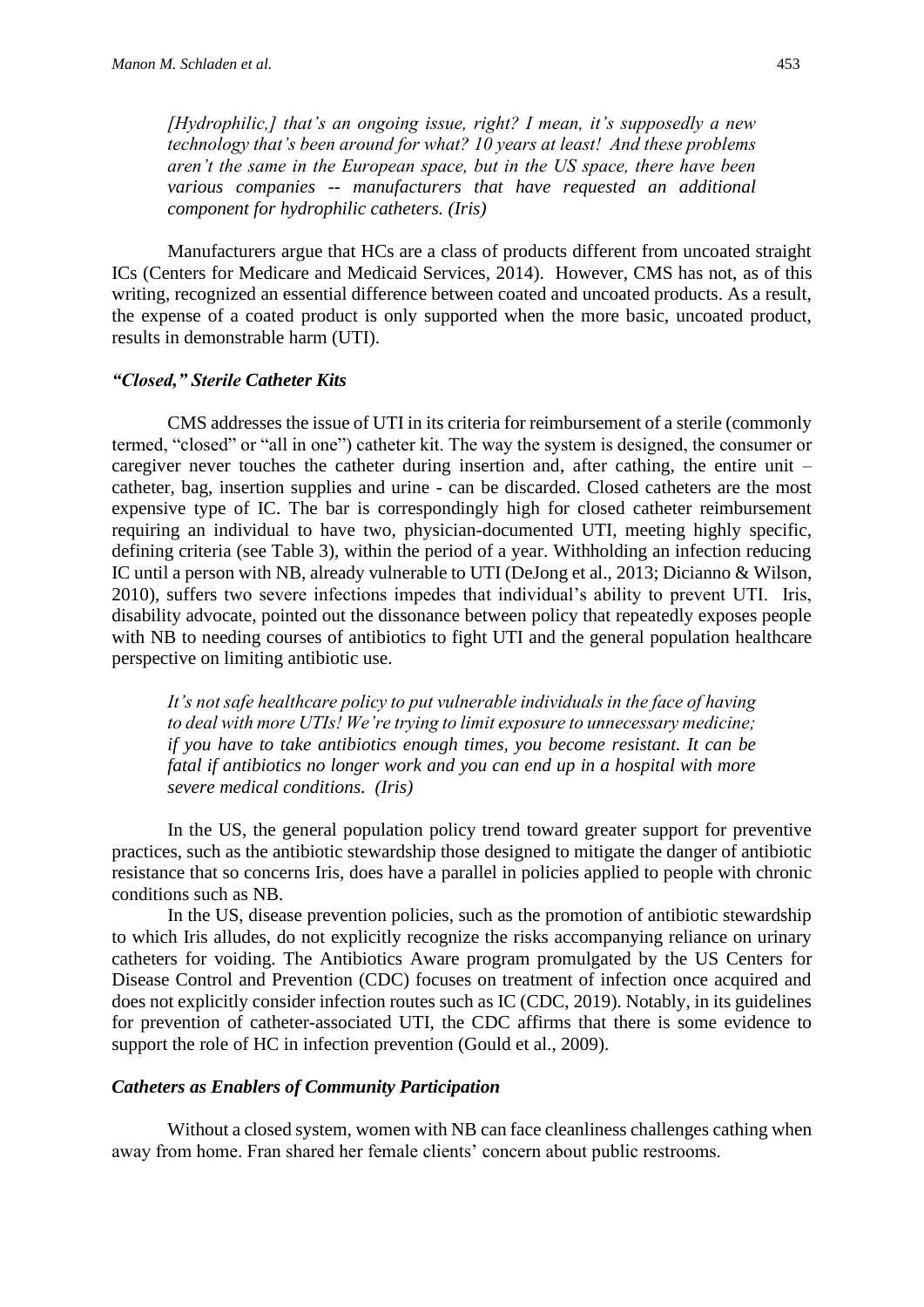*Men can urinate into a urinal. Women have to go into the stall. It doesn't matter if they washed their hands before they got onto the toilet, they have touched everything in the place. So by giving them closed bags it – even if they have to go into a stall -- it just eliminates a lot of the germs. (Fran)*

Apart from sanitation, toilet accessibility was another source of impediment. Amy described the life disruption she experienced when she ran out of closed catheters.

*So, where I usually can cath from my chair with the bag, with these catheters that I get from the medical supply store, I have to transfer to the toilet and cath into the toilet --which at home is fine, but sometimes out in public, it's not feasible. So I do plan. Ok, if I'm going to go somewhere, can I access the bathroom because of this straight cath? Otherwise, with the closed system, if I can get into a private space with a closed door, then I can go ahead and do what I need to do. (Amy)*

The closed catheter was also identified as enabling a young child's developing competence in self-cathing. Ellen noted, "For my son, especially teaching him to self-cath, there's one closed system that he can use easily, and we would go through A LOT to make sure he gets the system that he's independent with."

Drawing on her experience with client product requests, Fran described a scenario of catheter provision fit to the life needs of an individual.

*A spinal injury person who plays Quad Rugby for example, when they're at home, they actually want a straight catheter, no bag, so that they can urinate into their adjusted bathroom, that's been modified for them. When they are not in that ONE bathroom in the entire world, they want a catheter that they don't have to touch, that they can insert with one hand, and so they want a [brand name] compact set because it's nice and soft and it comes with a bag, and they can take care of their needs all by themselves, without anybody else. But when they're playing Quad Rugby, or possibly even just every day when they are in between cathing, they want a condom cath<sup>4</sup> on and a little bag on their thigh to leak into, so that they can catch the dribble so that their pants, that their wheelchair, and ultimately the floor, isn't being covered in urine. (Fran)*

The experiences described above show the range of concerns that people with NB have with respect to how they cath. The theme that distills from them all is the social importance of urinary management. It is a hallmark of the transition to adulthood as Ellen's deep concern for her young son's ability to self-manage demonstrates. Concerns about how urination will be managed shapes decision making about how and the degree to which one will participate in adult public life as Amy and Fran describe.

#### *Not Having Enough Catheters*

Payers' rules allocate catheters to consumers on a monthly basis and providers are subject to audit (and denial of payment) if violations are found. CMS limits ICs to 200 per month. According to Iris, Medicaid, in some states, provides even fewer. She noted, "We've

<sup>4</sup> A different type of catheter entirely, not intermittent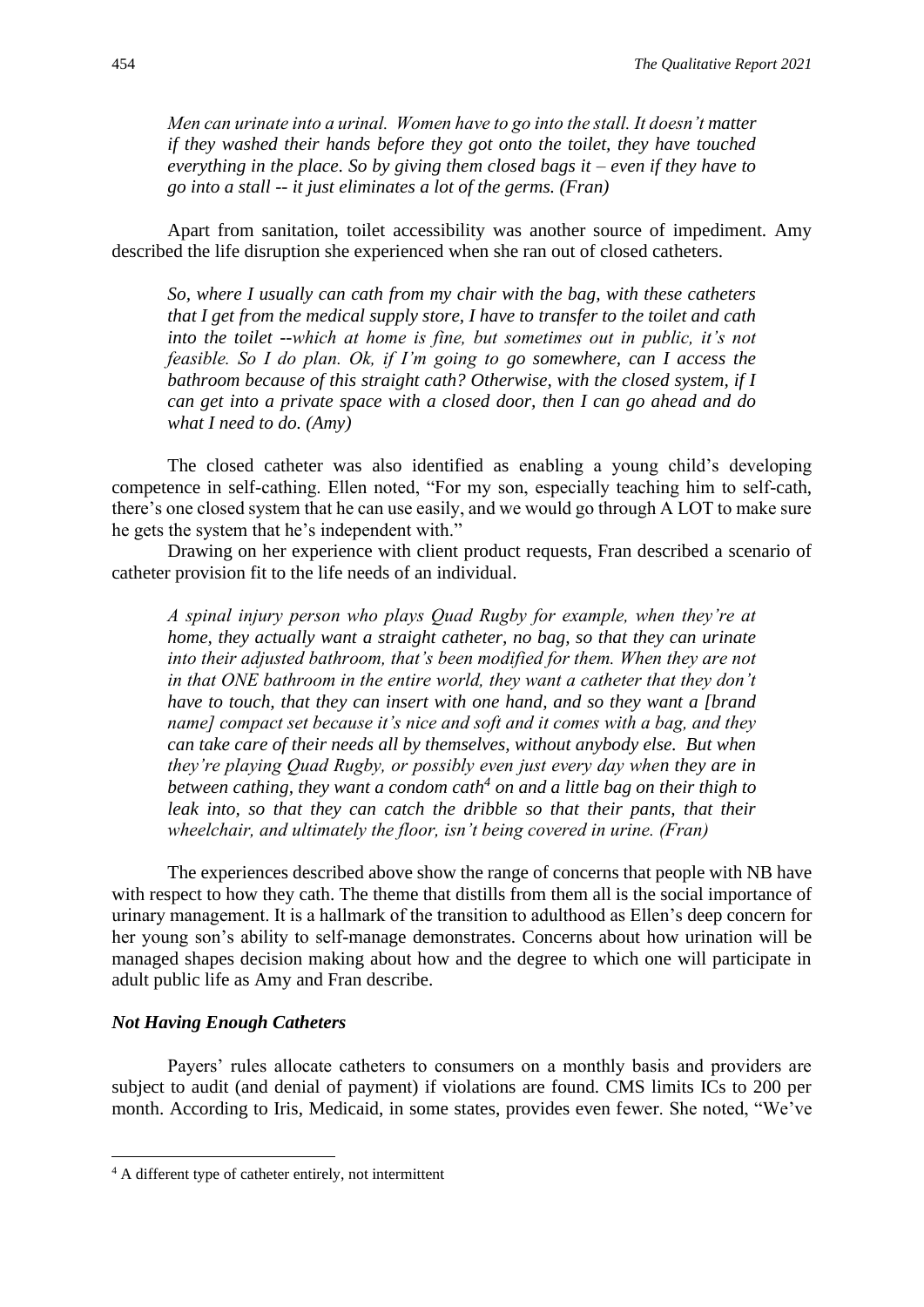actually been active in working at the state level in pushing the 200 limit or at least making it a 200 limit to match the Medicare requirement at the state level."

The IC cap was an impediment addressed by consumer planning; all consumers had contingency plans to address delayed shipments, lost or damaged products, or accelerated catheter "burn" rates. Chuck, a Veteran with SCI and a nurse practitioner working with people with NB, confided that he has an emergency supply of catheters courtesy of an initial (undetected) double shipment.

*I had gotten a double supply at one point. So, I've been able to continue with that cushion for a long time. I probably have a good couple of months supply. That cushion helps because, once you miss one delivery, you're getting into down to the quick, and we try to avoid that. (Chuck)*

Amy and Don experienced that being active in athletics was a common reason for using catheters at a higher than planned rate. Amy described the impact of swimming on her usual catheter consumption of six per day and her strategy for compensating.

*When I'm swimming a lot, I have to cath more. So sometimes when I swim for two hours, I have to cath three times within that period. When I'm swimming four or five days a week, I run through a lot more catheters than I usually would. So then sometimes I will try to go longer between cathing: instead of four hours, five hours. Then maybe I have to run to the medical supply store to cover the next two or three days. (Amy)*

Notably, Don had negotiated an exception to the 200/month cap with VA; his prescription provided him eight per day, approximately 240/month. In the case of Beatrice, who was in the habit of supplementing her 90/month IC prescription with OTC catheters, a natural disaster threatened her catheter security. She told of a stress-filled five days trapped in her apartment with a dwindling supply of IC.

*During Hurricane Sandy, for some reason, I was having -, probably from stressjust so much trouble using the short catheters! I was going through like dozens. I was in the bathroom with a flashlight [trying to see to cath]. I went through quite a few of them, just because I just couldn't, couldn't get it in! (Beatrice)*

Our informants demonstrate that fluctuations in life happen to people with NB just as they do in the general population. Choosing to increase participation in a sport, as Amy related, or being forced to cope with a natural emergency, as Beatrice described, both resulted in an unforeseen uptick in their rate of IC utilization. Certain medications may be prescribed PRN, use as needed. This concept does not extend to ICs, though experience shows that consumption is not static.

#### *The Catheter Supplier as Network Enabler*

The IC reimbursement network diagram (Figure 1) shows a cluster of activity inputs and outputs (14) placing the supplier at the center of the key transactions of product selection, payment negotiation, documentation, and fulfillment that take place across the network to accomplish the end result of getting catheters into the hands of consumers. In the VA system, fulfillment is centralized and the veteran/consumer rarely interacts with the supplier(s) with whom the VA contracts. On the contrary, in the case of our consumers with private or Medicare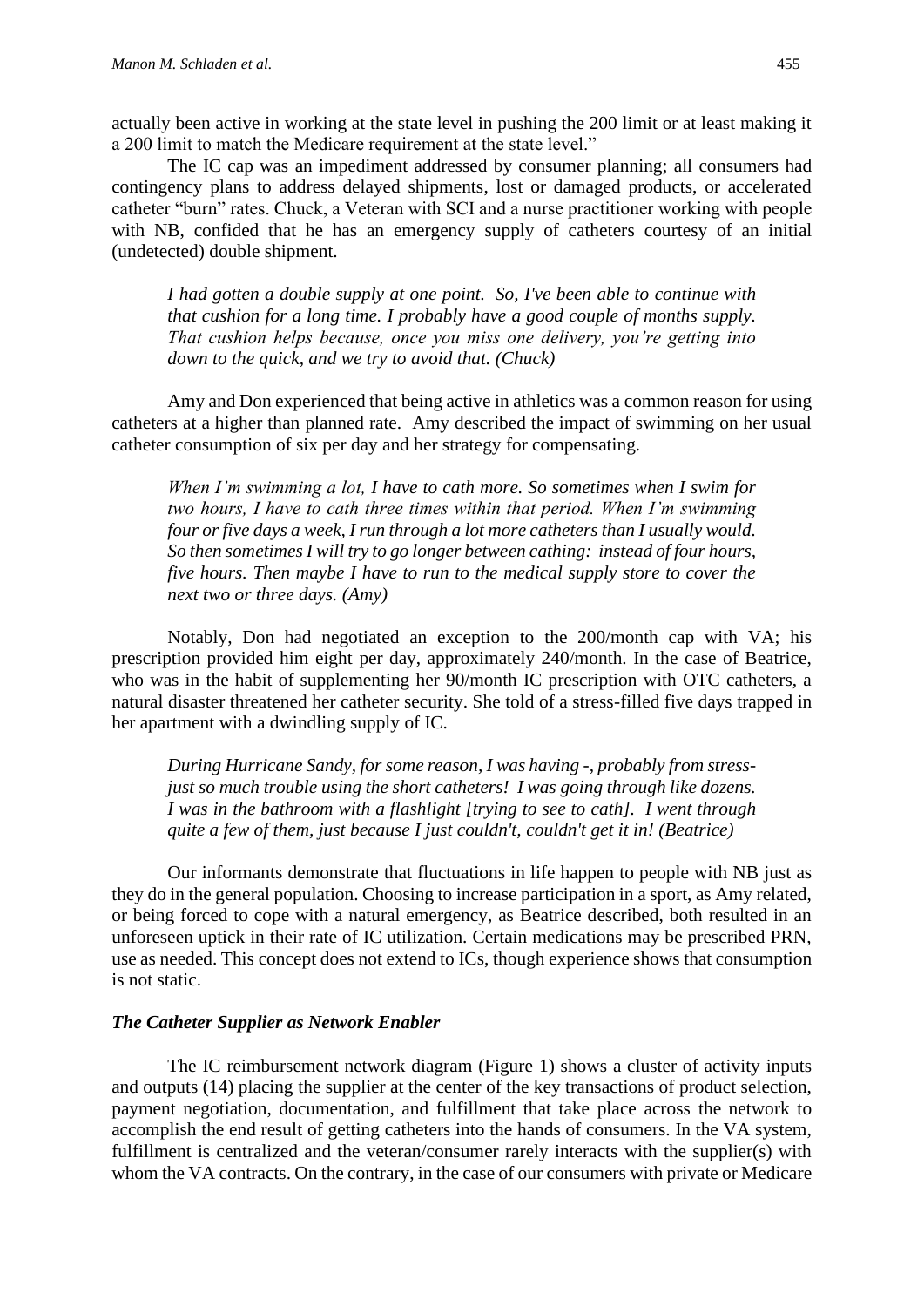insurance where the supplier is a highly visible, all reported highly positive relationships with their catheter suppliers. In Amy's case, she declined to leave her long-time supplier when she switched insurance even though she was told the supplier would be out-of-network and her cost for catheters undetermined. Amy explained her trust and loyalty to her supplier.

*I have been with [supplier name] for years now. They're really great and I have a great relationship with them. The care coordinator that I work with told me that what I see on my EOB [under her new policy] will not be what will be billed. [But now] that amount of \$2,000 on my EOB, it does concern me! [But I was also concerned, if I left my provider] that I wouldn't be able to get the catheters that I need and that I REALLY like to use -- and have that convenience of them being shipped to my house each month. So I'm just kind of going with it, because I do like the product and the service. (Amy)*

Our stakeholders identified responsiveness, product knowledge, timeliness, supply security, and ease of transaction, as being suppliers' key enabler characteristics. These traits also emerge from the perspective of the physician, Gillian, on the consumer-supplier bond.

*It's very important to them [people with NB], that they've got a good system set up, and that they don't want to do anything to mess it up. If the distributor is, yes, responsive and gets them their catheters -- whether it's right or not-- in a timely fashion, and they never run out, and there's never a problem and it's easy, that patient's gonna stick with them because they DON'T want to get stuck without a catheter. (Gillian)*

The importance of product knowledge, as Gillian implied, an IC is most appropriate for a given individual, is perceived differently by those on the providing side (manufacturer, supplier) and those on the receiving side (consumers). Hank, the manufacturing stakeholder, valued suppliers' ability, by virtue of their position between product and consumer, to get new improved products into the market and in use. From his perspective, product knowledge was an important differentiator among suppliers. He provided a retail merchandise analogy.

*We spend a lot of time [in product education] at the provider [supplier] level. Let's say you're going to go shopping and you have to decide whether you go to Target, Kmart, or another store. They all really are going to have fundamentally the same products, right? So then how do they differentiate themselves? They can offer to give you a better product, they can offer you a bigger selection, they can offer you samples so that you can try different things. (Hank)*

The consumer perspective on the value of the supplier's ability to bring product diversity, particularly the value of sampling, was more reserved. Ellen, particularly, had not experienced her supplier's understanding of product range and knowledge for product appropriateness for a developing child with SB.

*I don't know if they [suppliers] are as attuned to subtle differences, which different closed systems are easier for a seven-year-old boy to use than others. It's more like, okay, there's a bunch of different things. Figure out which one is going to work best. (Ellen)*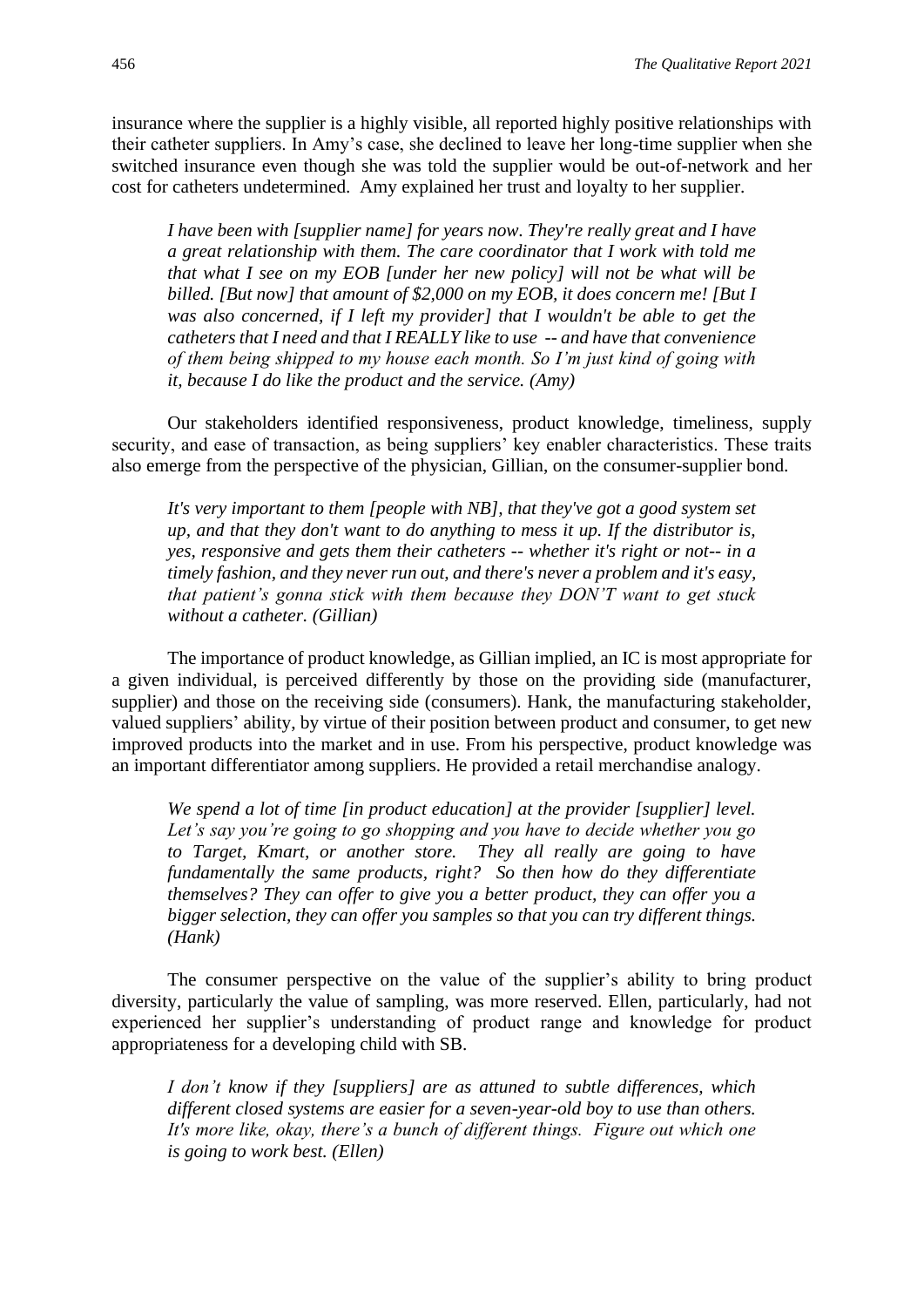Consonant with the physician's observation of a relatively low threshold for catheter satisfaction, Beatrice affirmed her confidence in her supplier but at the same time described her lack of interest in supplier's efforts to expose/interest her to new technologies.

*I'm not a big catheter explorer, so I tend to stick with what I've been using for years. I know there're a lot of options out there now. [My supplier is] very open, "Hey, if you need any other kind of catheters, we can get those for you." They really work on behalf of the patient, such as myself. I've used one or two that have been sent to me as free samples from [supplier], but I have specific catheters that I use and stick with them. (Beatrice)* 

On the other hand, Ellen told of attending product expos and Amy was an avid follower of manufacturer's product updates. She discovered, for example, that her ICs contained DEHP, a plasticizer with teratogenic properties, and she changed to a different product.

Beyond product selection, the supplier removed most burden from the consumer, managing everything from claims paperwork to getting catheters to the doorstep.

*When we switched to a new insurance company, there was some leg work involved making sure that the new insurance company had everything that they needed. Our supplier, for the most part, took care of that. I have to say that they've been great about shipping times. Last week, I placed an order on Wednesday, and the box was here on Friday. Then in August, we were at the beach and it was the week that [my child] needed his supply, so they just changed the delivery destination to the place where we were! (Ellen)*

Finally, consumer out-of-pocket cost minimization emerged among the supplier practices consumers most appreciated. In the case of Amy, who elected to stay with her supplier, with uncertainty how it would affect catheter cost, her out-of-pocket expense ended up being zero. Over the more than 12 months that elapsed between her initial and follow-up interview, Amy continued to receive her preferred catheters and no bill from her supplier. Amy's EOB showed that the supplier is being reimbursed 80% of what the insurer agreed to pay the supplier, with the consumer responsible for the remaining 20%, for which the supplier, month after month, declined to bill. The supplier explained the business approach to catheter fulfillment that, ideally, addresses consumer catheter preference while minimizing their financial burden.

*I rarely have any patients who are really paying anything for their catheters. For all commercial insurance, we send the catheters to the person, but we only bill the primary commercial insurance carrier, and then we don't charge the co-pay. [However], if your insurance is paying a dollar, and it cost us a dollar fifty to buy that catheter, we can't send it to you for a dollar. So, we may say, "Look if you can make up the difference in the cost of the catheter and the shipping, we are good. We might also say, "Would you be open to us sending you some other samples?" Most of the time, people are open to saying, "Oh, I'm open to samples." (Fran)*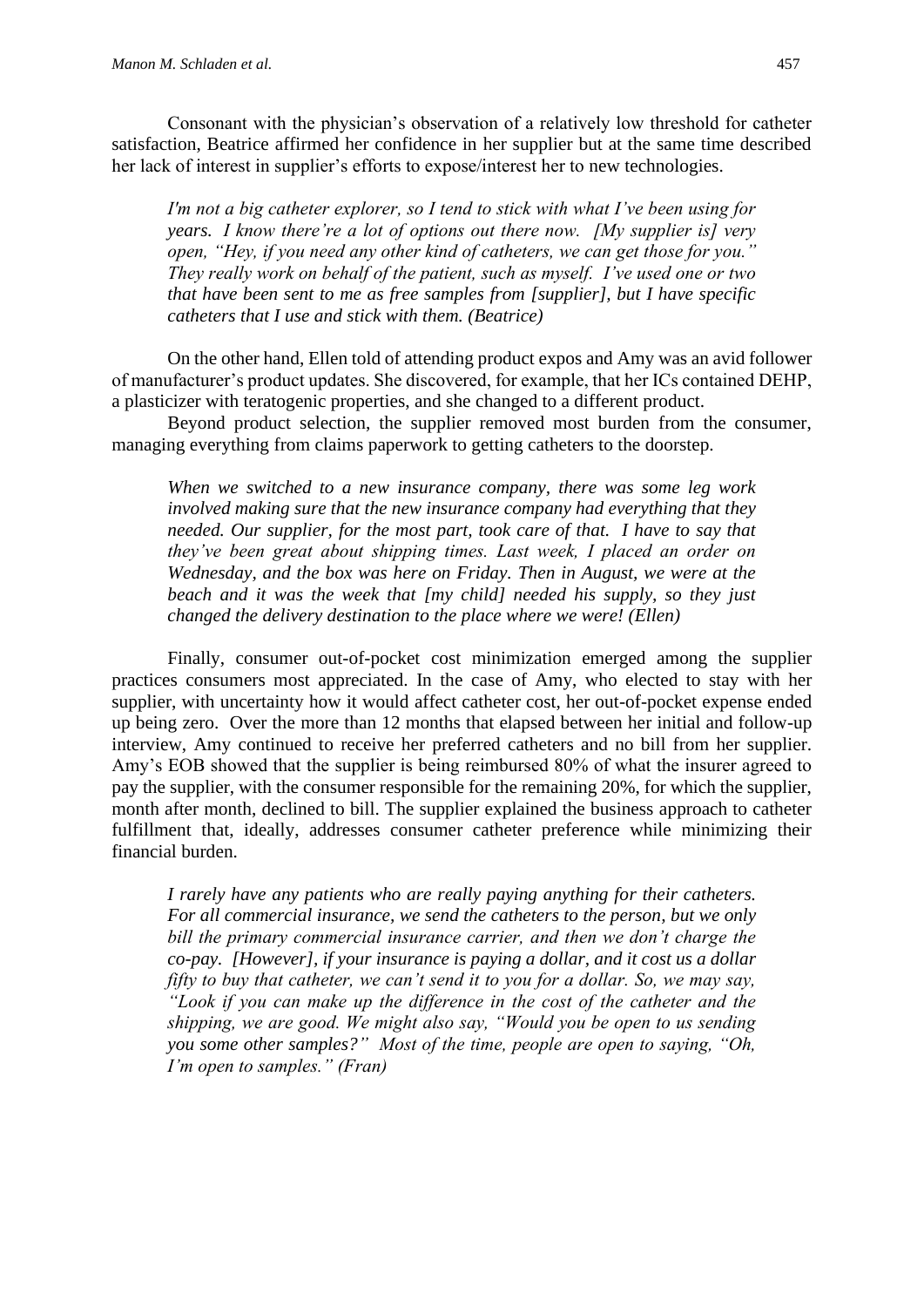#### **Discussion**

Five inhibitors and four enablers emerged from our stakeholders' experience of the catheter reimbursement network. They are discussed below, touching on their amenability to change.

#### *Inhibitor1. Paucity of reimbursement codes, failure to differentiate HCs from uncoated ICs*

As our disability advocate indicated, manufacturers have petitioned CMS multiple times to expand IC coding to create differential coding for HCs. Expert testimony presented reiterated the UTI reduction literature already cited using HCs. In one particular petition (Centers for Medicare and Medicaid Services, 2014) "work-around coding" has already been adopted by "many state Medicaid and private insurance agencies" (p. 23). CMS denied this petition, stating that the current codes were adequate, and the codes remain unchanged. Those with NB whose access to catheters depend on reimbursement falling within the CMS payment schedule that fail to establish a higher rate for HCs effectively inhibits access to a demonstrably safer product. Further, there is a large amount of evidence showing the cost-effectiveness of HCs in the health systems of such countries as Brazil (Truzzi et al., 2018), Canada (Welk et al., 2018), Italy (Rognoni & Tarricone, 2017), and Japan (Watanabe et al., 2017) due to associated reduction in UTI burden. We could find no similar study in the US system and no data on the number of individuals who would switch to HCs if reimbursement coding expanded. Worth mentioning is that one third (two out of six) of our consumers preferred using basic uncoated IC. Though this sample is very small, it suggests that not every person with NB would opt for HCs if reimbursement were liberalized.

#### *Inhibitor 2. Opacity of private insurance*

This topic was touched on very briefly but dramatically in the case of Amy who had to select an insurance plan without full information on the actual cost of her ICs. Lack of transparency of final, health service cost is a by-product of private, commercial negotiations among the parties to private insurance. It touches all insured health services, not just ICs, and does not seem amenable to change in the near future.

#### *Inhibitor 3. Need to document recurring UTI to be eligible for hydrophilic catheters and closed catheters*

The webpage presenting the US Surgeon General's *Priorities for Health and the Economy* (US Surgeon General, 2018) declares that, "It is widely accepted among public health and medical experts that it is more cost effective to invest in preventive measures that foster health and well-being rather than treating the manifestations of poor health." (para. 2) The need to experience two UTI to gain access to technology that prevents UTI is a policy in stark contrast to the Surgeon General's declaration. A diagnosis of NB should be adequate to secure reimbursement of lower risk ICs, both HCs and closed catheters.

The reimbursement code wording, "sterile" versus "closed," ignores how the technology functions not just to help individuals empty their bladders (a physiological function), but to help them, particularly women, move freely and participate in a world (social function). Two prior studies of ICs similarly identified lack of accessible (and acceptable) bathrooms and, for women, positioning to cath, to be the most prevalent problems reported (Bolinger & Engberg, 2013; Wilde, Brasch, & Zhang, 2011).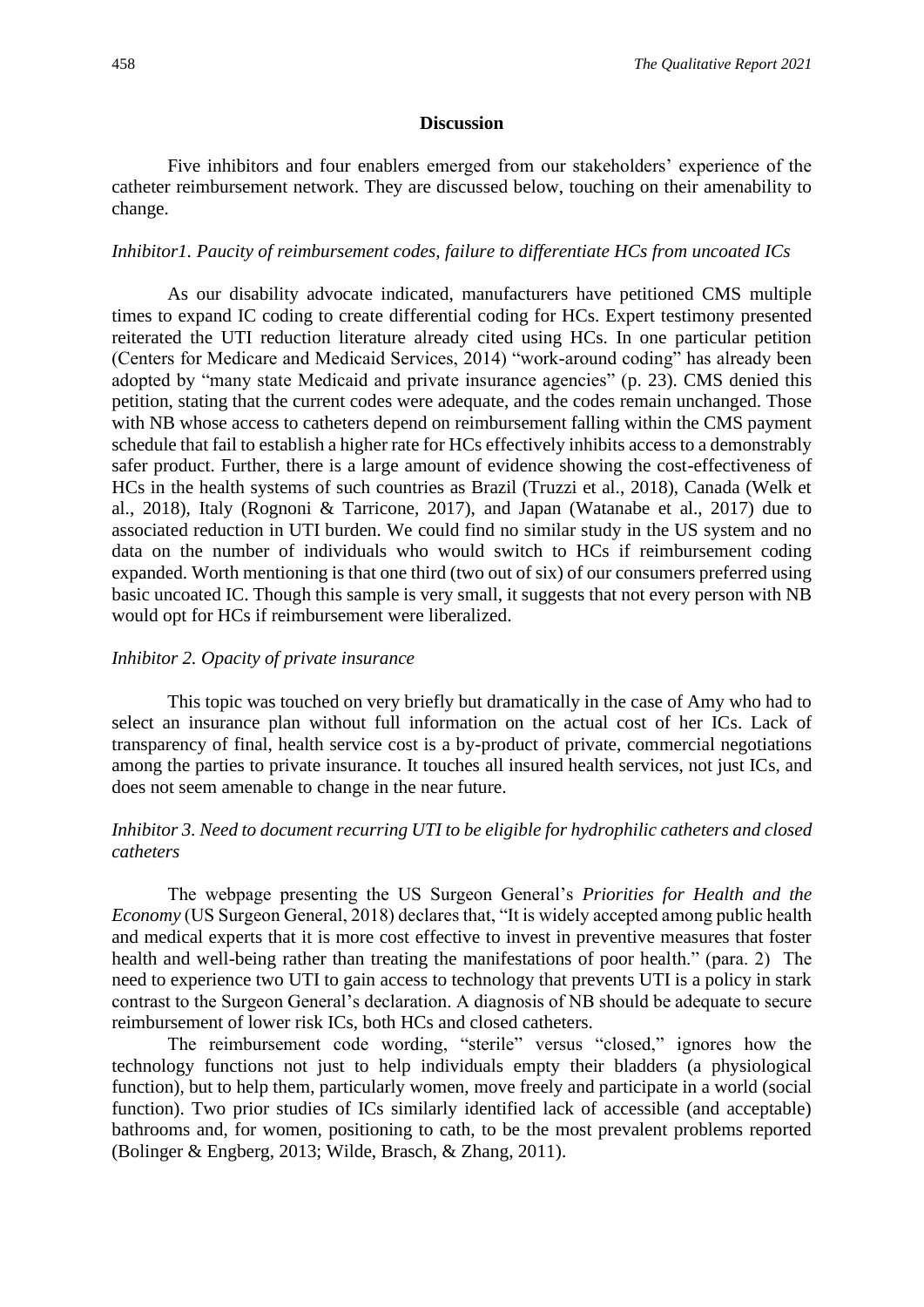The CMS Medicare-Medicaid Coordination Office disseminates a Disability-Competent-Care (DCC) Self-Assessment Tool (Resources for Integrated Care, 2017) to help health plans and systems evaluate their implementation of the DCC model. DCC recognizes the whole person, responding to an individual's "physical and clinical needs while considering his or her emotion, social, intellectual, and spiritual needs" (p. 3). In the spirit of DCC, the catheter is not just a urological device allowing a person with NB to empty his/her bladder, it is technology that facilitates access to life activity on par with those enjoyed by people who void without catheters. Focusing eligibility for reimbursement solely on UTI prevention neglects the similarly important psychosocial function of closed ICs. CMS includes the DCC tool on their website suggesting the potential ability to use the DCC to expand closed system reimbursement.

#### *Inhibitor 4. 200 catheter per month cap*

Payer rules relative to the flow of catheters, restrict shipments to one per month and cap standard allotments to 200 catheters per month, threaten catheter security for consumers. Our consumers addressed this problem through conservation and leverage of OTC ICs. No explanation was found in federal records as to the rationale for capping ICs at the specific level of 200 per month when CMS eliminated the requirement to reuse ICs in 2008. Our stakeholder experiences suggest the current cap of 200 ICs is too low and should be changed, or that an explicit provision to establish a "catheter security cushion" should be established. Given the exceptions made in the private and VA systems, an increased number may be feasible.

#### *Inhibitor 5. Lack of discernment among consumers relative to catheters*

When a consumer, as was Don's experience, recognizes there is a problem with a catheter, it is likely to get addressed. If, on the other hand, a consumer is using a suboptimal catheter that is not generating problems at the threshold of awareness, there is no mechanism to trigger shifting over to better technology. Manufacturers and suppliers have the information that consumers need and some seek out, but there is no neutral and objective mechanism currently providing a clearinghouse. Disability advocates are perhaps best positioned to help consumers find and evaluate catheter information.

#### *Enabler 1. Negotiability of private insurance plans between insurers and corporate purchasers*

The employer is potentially a powerful ally to a consumer/employee in receiving desired IC reimbursement by virtue of the employer's client relationship with the private insurer. The potential benefit may depend on the value the employer places on the individual employee, and the employer's willingness to advocate. Appealing to one's employer in a dispute with insurance is a strategy that employees with NB should, however, be aware. Due to protected health information<sup>5</sup> and concerns about potential discrimination at work<sup>6</sup> consumers may understandably want to keep their personal medical needs private. *Enabler 2. IC variety*

<sup>5</sup> Health Insurance Portability and Accountability Act of 1996. HIPAA gives consumers rights over their own health information. [https://www.hhs.gov/hipaa/for-individuals/index.html,](https://www.hhs.gov/hipaa/for-individuals/index.html) accessed 9/10/2018.

<sup>6</sup> The Rehabilitation Act of 1973 **prohibits discrimination on the basis of disability in programs conducted by Federal agencies**, in programs receiving Federal financial assistance, in Federal employment and in the employment practices of Federal contractors. The Americans with Disabilities Act of 1990 prohibits private sector employers who employ 15 or more individuals and all State and local government employers from discriminating against qualified individuals with disabilities in all aspects of employment. discrimination.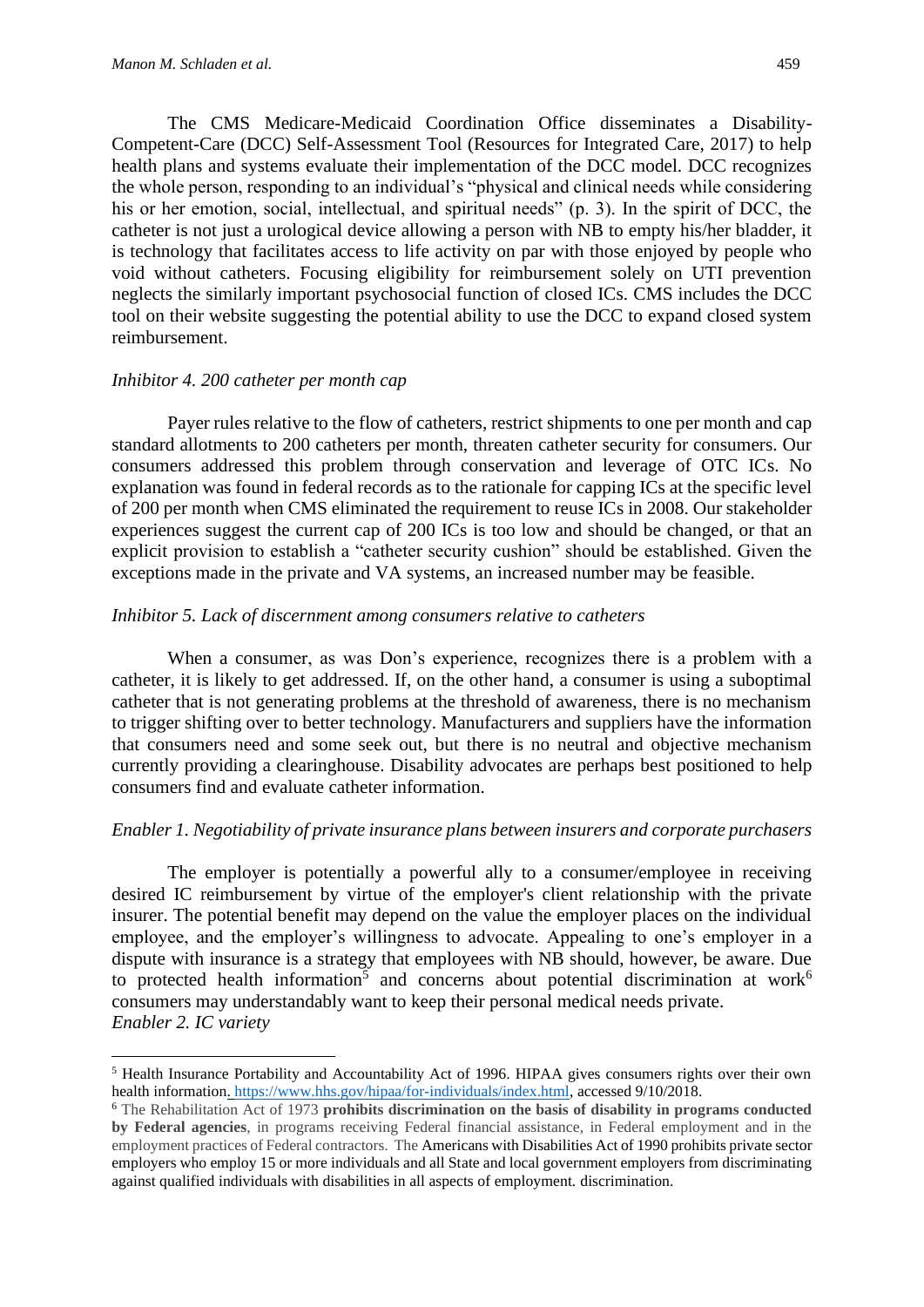Wider choice of ICs suggests that more people with NB will be able to find a catheter that suits their needs and desires. The lucrative European market may serve as an impetus for innovation of new technology with the result that consumers in the US ultimately benefit from. Lack of knowledge of catheters limits the potential benefits of increasing IC variety.

#### *Enabler 3. OTC availability of basic straight catheters*

An extremely important enabler of well-being in people with NB is the ability to buy ICs OTC, giving consumers control over their fundamental ability to cath. OTC availability offsets the negative effects of a number cap on ICs reimbursed each month that does not fluctuate to meet individuals' changing life situations. Though sale of OTC ICs is a commonplace, the legality of the practice, in retail outlets in jurisdictions across the US or online is unclear. Lack of legal clarity undermines the solidity of this catheter security strategy.

#### *Enabler 4. Centrality of the supplier*

Our expectation in this study was that various payers, particularly insurers in the commercial space, would have catheter reimbursement policies that directly impacted consumer satisfaction and well-being. This scenario did not play out in the network described by our small group of participants. Rather, the supplier emerged as the actor positioned to make the wheels of the catheter acquisition process turn. Our participants described a functioning (though not without problems) catheter distribution system where suppliers and manufacturers were able to provide products and services. Products and services are then reimbursed by payers, both public and private, while satisfying consumer preference and demand for catheters with no out-of-pocket cost (e.g., absorbing co-pays). Though not the experience of our stakeholders, there are risks inherent in the central position the supplier holds in the IC distribution process. Particularly in the absence of an objective source of information to compare IC products. Beatrice's narrative demonstrating her supplier's attentiveness could also be interpreted as describing a supplier whose interest was to increase her profit by offering Beatrice a cheaper product or acting on an incentive from a manufacturer to give a certain product more exposure. Of course, both narratives can simultaneously apply. Beatrice's supplier can be motivated both by recognition of her client's possible need of a better product and a desire to increase profit. Again, creation of an information clearinghouse to help customers evaluate options would be desirable.

#### *Limitations*

Our study has several limitations. The sample of nine stakeholders is small. Participants were drawn from all the principal categories of actors identified with the US IC reimbursement ecosystem, however their experiences create a roughly-sketched view of just one possible network of people, things, and abstractions governing IC reimbursement. A different sample of individuals might present a differently configured network. The uniformly high degree of self-efficacy, passion, and strength of self-advocacy skills among our participants may have led to their predominantly good outcomes. For consumers with fewer personal and material resources, the outcomes may have looked different. Notably, we did not interview anyone whose catheters were primarily provided through Medicaid. Perspectives and observations described in this article reflect peoples' personal interpretation of their experiences and may or may not be objectively correct. No participant had experience with the third main category (code) for reimbursement, namely, coudé catheters.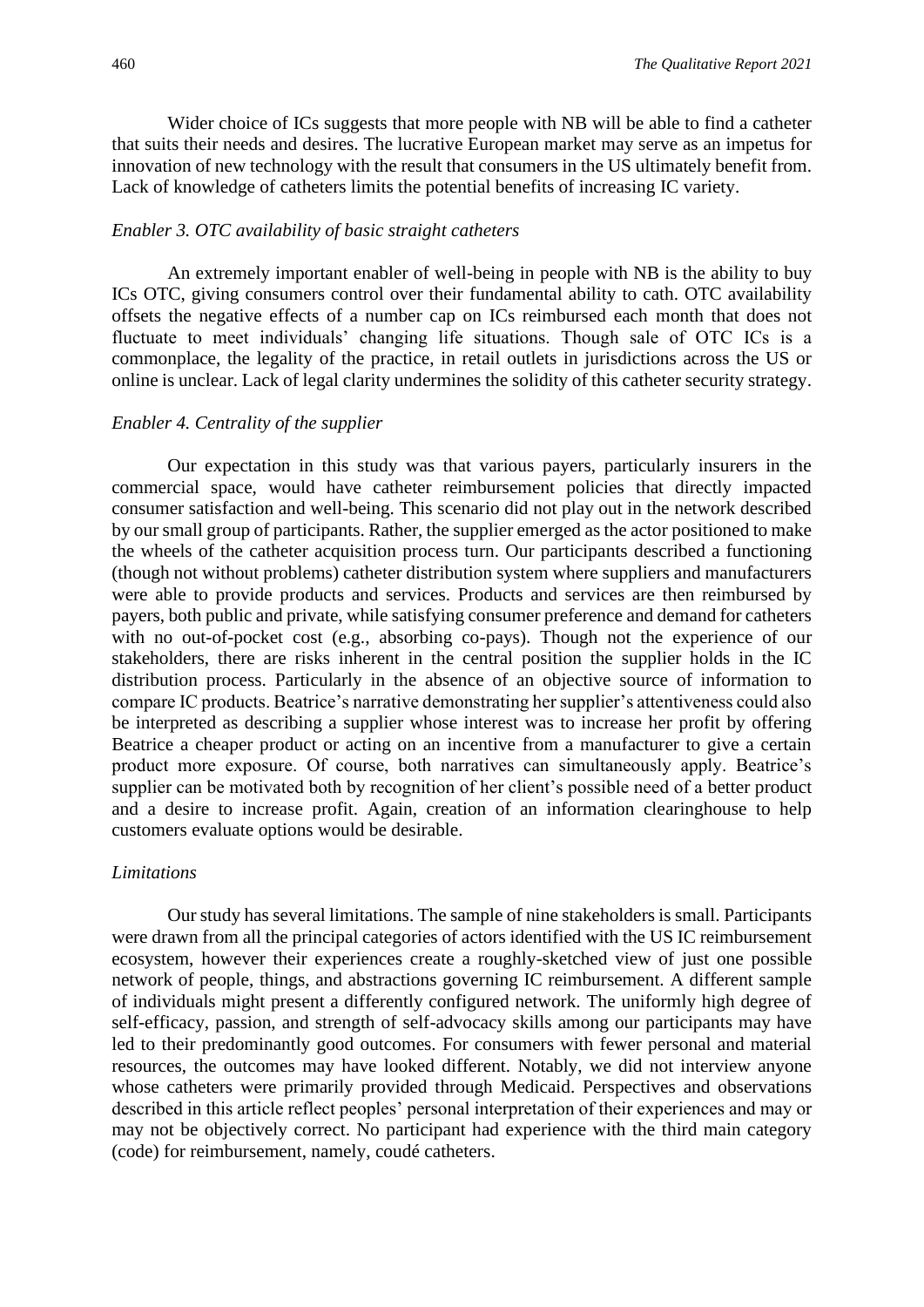#### *Conclusions and Recommendations*

Differentiation of HCs, or coated ICs more generically, is supported by the literature and would seem to be a reform whose time has come. Requiring people with NB to experience two UTIs before having access to UTI-preventing ICs disagrees with the general population perspective on illness prevention and antibiotic therapy minimization. Further, these current eligibility criteria neglect the psychosocial importance of closed catheters, especially for women aligned with principles of Disability-Competent-Care. Persons with NB, already at high risk for UTI, should be eligible for the HC and closed systems if they prefer without having to first experience life-threatening illness. Monthly allocation of catheters should be individualized and the creation of a back-up supply allowed. The OTC availability of ICs is an important source of catheter security and provides individuals control over emptying their bladders that should continue. Information on current and emerging catheter technologies should be readily available.

#### **References**

- Avery, M., Prieto, J., Okamoto, I., Cullen, S., Clancy, B., Moore, K. N., . . . Fader, M. (2018). Reuse of intermittent catheters: a qualitative study of IC users' perspectives. *BMJ Open, 8*(8), e021554. doi:10.1136/bmjopen-2018-021554
- Bastian, M., Heymann, S., & Jacomy, M. (2009). *Gephi: An open source software for exploring and manipulating networks.* Paper presented at the International AAAI Conference on Weblogs and Social Media.
- Bergthold, L. A. (1995). Medical necessity: Do we need it? *Health Affairs, 14*(4), 181-190.
- Bolinger, R., & Engberg, S. (2013). Barriers, complications, adherence, and self-reported quality of life for people using clean intermittent catheterization. *Journal of Wound, Ostomy, and Continence Nursing, 40*(1), 83-89. doi:10.1097/WON.0b013e3182750117
- Carroll, N., Richardson, I., & Whelan, E. (2012). Service science: An Actor-Network Theory approach. *International Journal of Innovation Management, 4*(3), 51-69. <http://dx.doi.org/10.4018/jantti.2012070105>
- CDC. (2019). *Antibiotic Use in the United States, 2018 Update: Progress and Opportunities*. Atlanta, GA: US Department of Health and Human Services, CDC
- Centers for Medicare and Medicaid Services. (2014). *Healthcare Common Procedure Coding System (HCPCS) public meeting summary report, suppliers and other.* Woodlawn, MD: Centers for Medicare and Medicaid Services (CMS).
- Clark, J. F., Mealing, S. J., Scott, D. A., Vogel, L. C., Krassioukov, A., Spinelli, M., . . . Wyndaele, J. J. (2016). A cost-effectiveness analysis of long-term intermittent catheterisation with hydrophilic and uncoated catheters. *Spinal Cord, 54*(1), 73-77. doi:10.1038/sc.2015.117
- De Jong, T., Chrzan, R., Klijn, A., & Dik, P. (2008). Treatment of the neurogenic bladder in spina bifida. *Pediatric Nephrology, 23*(6), 889-896. doi:10.1007/s00467-008-0780-7
- DeJong, G., Tian, W., Hsieh, C. H., Junn, C., Karam, C., Ballard, P. H., . . . Backus, D. (2013). Rehospitalization in the first year of traumatic spinal cord injury after discharge from medical rehabilitation. *Archives of Physical Medicine and Rehabilitation, 94*(4 Suppl), S87-S97. doi:10.1016/j.apmr.2012.10.037
- Dicianno, B. E., & Wilson, R. (2010). Hospitalizations of adults with spina bifida and congenital spinal cord anomalies. *Archives of Physical Medicine and Rehabilitation, 91*(4), 529-535. doi:10.1016/j.apmr.2009.11.023
- Dorsher, P. T., & McIntosh, P. M. (2012). Neurogenic bladder. *Advances in Urology, 2012*,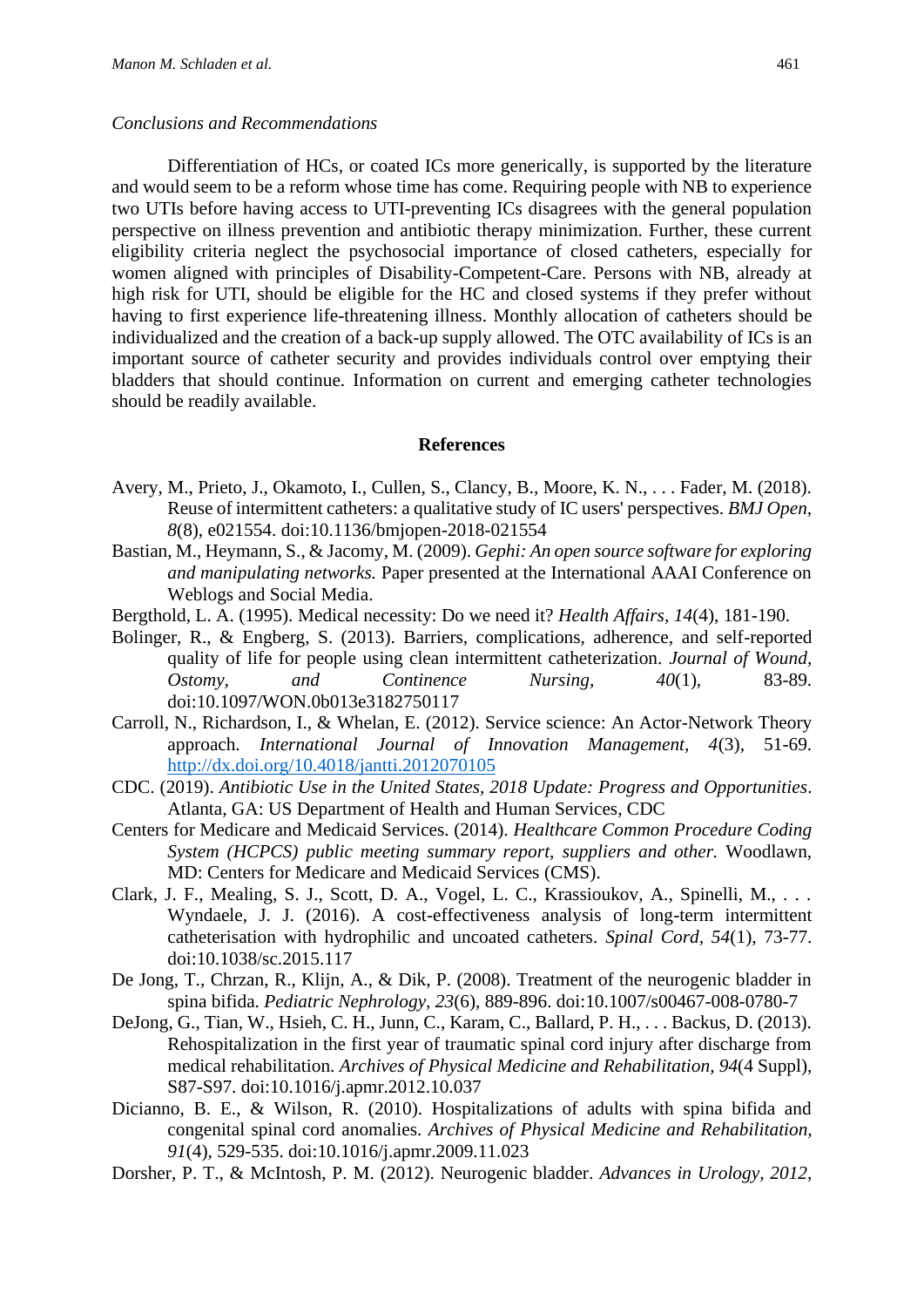816274. doi:10.1155/2012/816274

- Ginsberg, D. (2013). The epidemiology and pathophysiology of neurogenic bladder. *American Journal of Managed Care, 19*(10 Suppl), s191-s196.
- Gould, C. V., Unscheid, C. A., Agarwal, R. K., Kuntz, G., Pegues, D. A., & Healthcare Infection Control Practices Advisory Committee (HICPAC). (2009). *Guideline for prevention of catheter-associated urinary tract infections 2009*. Retrieved from Washington, DC:<https://www.cdc.gov/infectioncontrol/guidelines/cauti/index.html>
- Guttmann, L., & Frankel, H. (1966). The value of intermittent catheterisation in the early management of traumatic paraplegia and tetraplegia. *Paraplegia, 4*(2), 63-84. doi:10.1038/sc.1966.7
- *Health Savings Accounts and Other Tax-Favored Health Plans*. (Publication 969). (2020). Washington, DC: Internal Revenue Service. Retrieved from <https://www.irs.gov/forms-pubs/about-publication-969>
- Lamin, E., & Newman, D. K. (2016). Clean intermittent catheterization revisited. *International Urology and Nephrology, 48*(6), 931-939. doi:10.1007/s11255-016-1236-9
- Lapides, J., Diokno, A. C., Silber, S. M., & Lowe, B. S. (2002). Clean, intermittent selfcatheterization in the treatment of urinary tract disease. 1972. *Journal of Urology, 167*(4), 1584-1586.
- Latour, B. (2005). *Reassembling the social: An introduction to actor-network-theory*. Oxford University Press.
- Lucas, E. (2019). Medical management of neurogenic bladder for children and adults: A review. *Topics in Spinal Cord Injury Rehabilitation, 25*(3), 195-204. doi:10.1310/sci2503-195
- Lukacz, E. S., Sampselle, C., Gray, M., Macdiarmid, S., Rosenberg, M., Ellsworth, P., & Palmer, M. H. (2011). A healthy bladder: A consensus statement. *International Journal of Clinical Practice, 65*(10), 1026-1036. doi:10.1111/j.1742-1241.2011.02763.x
- Manack, A., Motsko, S. P., Haag-Molkenteller, C., Dmochowski, R. R., Goehring, E. L., Jr., Nguyen-Khoa, B. A., & Jones, J. K. (2011). Epidemiology and healthcare utilization of neurogenic bladder patients in a US claims database. *Neurourology and Urodynamics, 30*(3), 395-401. doi:10.1002/nau.21003
- Oliver, M. (1990). *The individual and social models of disability*. Paper presented at the Joint Workshop of the Living Options Group and the Research Unit of the Royal College of Physicians. <https://disability-studies.leeds.ac.uk/library/author/oliver.mike/>
- Palsbo, S. E., & Kailes, J. I. (2006). Disability-competent health systems. *Disability Studies Quarterly, 26*(2).<http://dx.doi.org/10.18061/dsq.v26i2.674>
- Resources for Integrated Care. (2017). *Disability-Competent Care Self-Assessment Tool*. Retrieved from the state of the state of the state of the state of the state of the state of the state of the state of the state of the state of the state of the state of the state of the state of the state of the state of [https://resourcesforintegratedcare.com/physical\\_disability/dcc/tools/self\\_assessment](https://resourcesforintegratedcare.com/physical_disability/dcc/tools/self_assessment)
- Rognoni, C., & Tarricone, R. (2017). Healthcare resource consumption for intermittent urinary
- catheterisation: Cost-effectiveness of hydrophilic catheters and budget impact analyses. *BMJ Open, 7*(1), e012360. doi:10.1136/bmjopen-2016-012360
- Smith, J. A., Flowers, P., & Larkin, M. (2009). *Interpretative Phenomenological Analysis: Theory, method, and research*. Sage.
- SocioCultural Research Consultants, L. (2018). *Dedoose version 8.0.35*. Retrieved from Dedoose Version 8.0.35, web application for managing, analyzing, and presenting qualitative and mixed method research data (2018). Los Angeles, CA: SocioCultural Research Consultants, LLC www.dedoose.com.
- Strauss, A., & Corbin, J. (1998). *Basics of qualitative research: Techniques and procedures for developing grounded theory* (2nd ed.). Sage Publications.
- Taweel, W. A., & Seyam, R. (2015). Neurogenic bladder in spinal cord injury patients.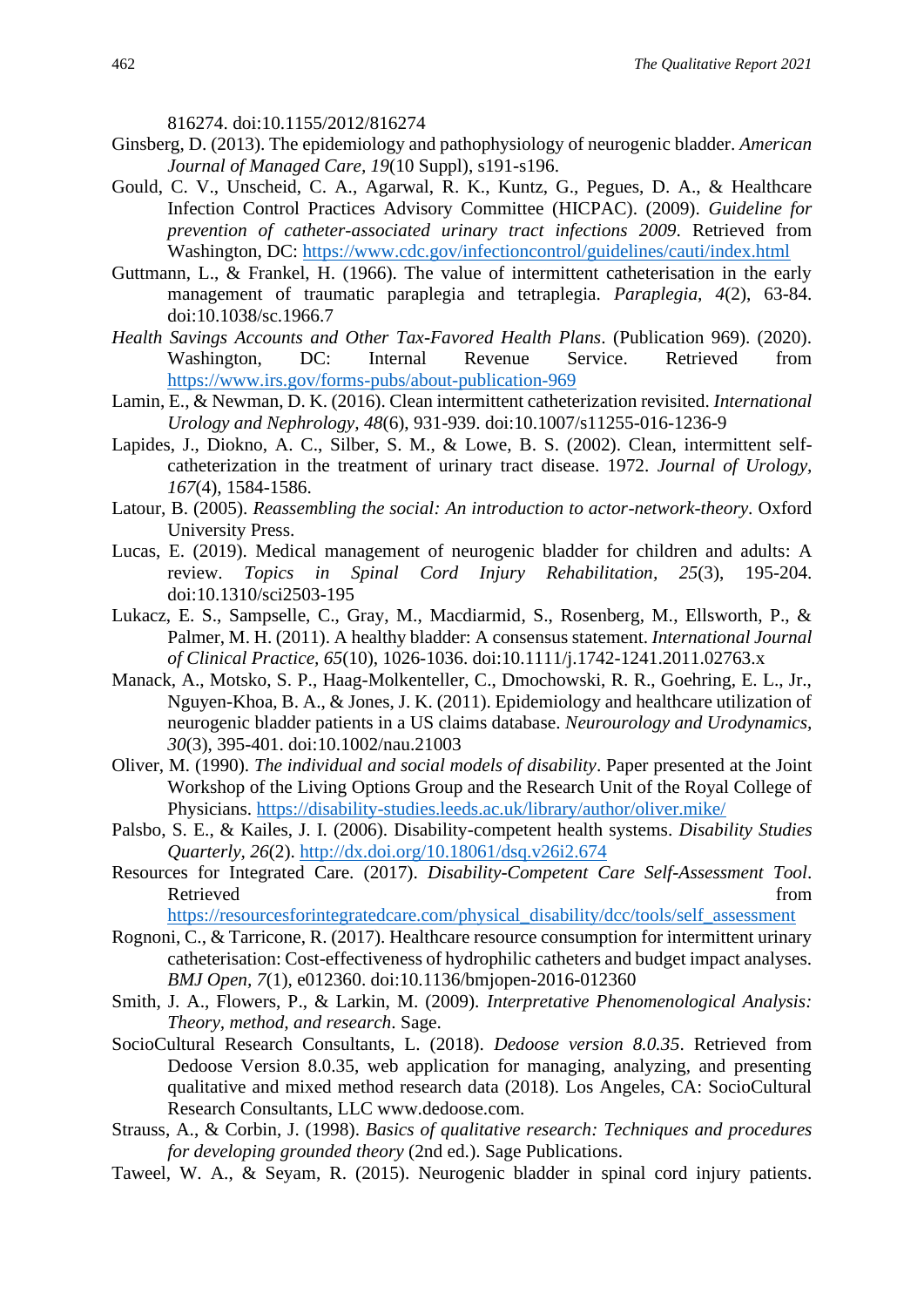*Research and Reports in Urology, 7*, 85-99. doi:10.2147/rru.s29644

- Tractenberg, R. E., Garver, A., Ljungberg, I. H., Schladen, M. M., & Groah, S. L. (2017). Maintaining primacy of the patient perspective in the development of patient-centered patient reported outcomes. *PLoS One, 12*(3), e0171114-e0171114. doi:10.1371/journal.pone.0171114
- Truzzi, J. C., Teich, V., & Pepe, C. (2018). Can hydrophilic coated catheters be beneficial for the public healthcare system in Brazil? - A cost-effectiveness analysis in patients with spinal cord injuries. *International Brazilian Journal of Urology: Official Journal of the Brazilian Society of Urology, 44*(1), 121-131. doi:10.1590/S1677- 5538.IBJU.2017.0221
- US Surgeon General. (2018). *Priorities: Health and the economy*. Retrieved from <https://www.surgeongeneral.gov/priorities/index.html>
- Watanabe, T., Yamamoto, S., Gotoh, M., Saitoh, T., Yokoyama, O., Murata, T., & Takeda, M. (2017). Cost-effectiveness analysis of long-term intermittent self-catheterization with hydrophilic-coated and uncoated catheters in patients with spinal cord injury in Japan. *Lower Urinary Tract Symptoms, 9*(3), 142-150. doi:10.1111/luts.12122
- Welk, B., Isaranuwatchai, W., Krassioukov, A., Husted Torp, L., & Elterman, D. (2018). Costeffectiveness of hydrophilic-coated intermittent catheters compared with uncoated catheters in Canada: A public payer perspective. *Journal of Medical Economics, 21*(7), 639-648. doi:10.1080/13696998.2018.1443112
- Wilde, M. H., Brasch, J., & Zhang, Y. (2011). A qualitative descriptive study of selfmanagement issues in people with long-term intermittent urinary catheters. *Journal of Advanced Nursing, 67*(6), 1254-1263. doi:10.1111/j.1365-2648.2010.05583.x

#### **Author Note**

Manon Maitland Schladen, PhD is a senior research associate at MedStar Health Research Institute and assistant professor of rehabilitation medicine at the Georgetown University Medical Center. Please direct correspondence to [mmschladen@gmail.com.](mailto:mmschladen@gmail.com)

Amanda K. Rounds, PhD, is a clinical research coordinator at MedStar Health Research Institute. Please direct correspondence to [amanda.k.rounds@medstar.net.](mailto:amanda.k.rounds@medstar.net)

Terrence McManus, ANP, serves as a consumer expert for MedStar Health Research Institute. He is an individual living with spinal cord injury. Please direct correspondence to [terryinkosovo@yahoo.com.](mailto:terryinkosovo@yahoo.com)

Alexandra Bennewith is vice president of government relations at United Spinal Association. Please direct correspondence to ABennewith@unitedspinal.org.

Henry Claypool is policy director for the Community Living Policy Center at the University of California, San Francisco. He is an individual living with spinal cord injury. Please direct correspondence to [hdc1819@gmail.com.](mailto:hdc1819@gmail.com)

Suzanne L. Groah, MD, is director of the Spinal Cord Injury (SCI) Research program at MedStar National Rehabilitation Hospital, and professor of Rehabilitation Medicine at the Georgetown University Medical Center. Please direct correspondence to [suzanne.l.groah@medstar.net.](mailto:suzanne.l.groah@medstar.net)

**Acknowledgements:** Authors express their appreciation to Elizabeth F. Davis, consumer expert (spinal bifida) at MedStar Health Research Institute, for her help in the design of the interview guide, conduct of semi-structured interviews, open coding, and editing of the manuscript.

**Contributions of Authors:** The study was conceived by HC and SLG. MMS designed the study methods, managed the data analysis, and wrote the original draft of this article.